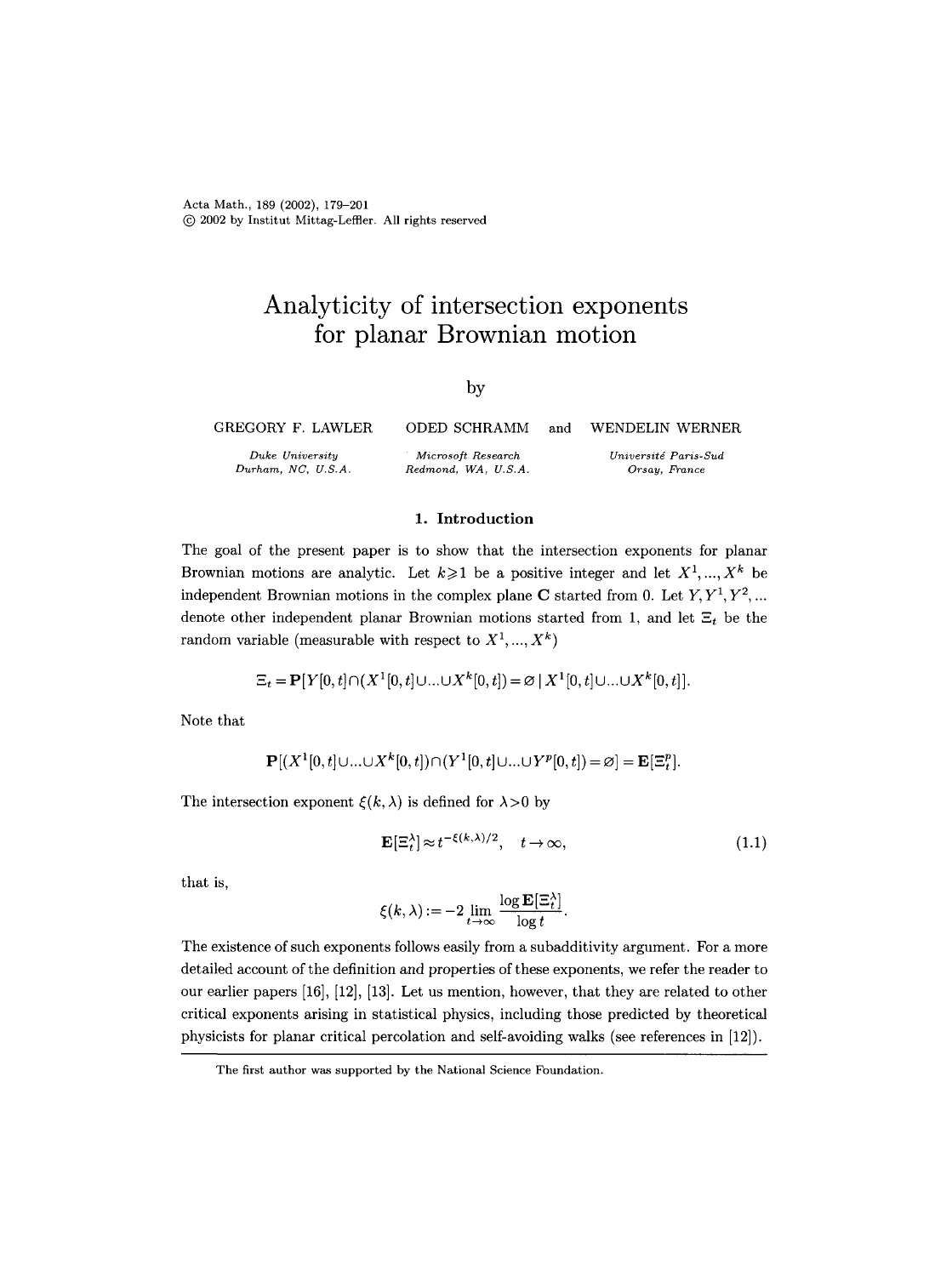In [13], the value of  $\xi(k, \lambda)$  was determined for a large collection of pairs  $(k, \lambda)$ . In particular, it was shown that

$$
\xi(k,\lambda) = \frac{1}{48} \left( \left( \sqrt{24k+1} + \sqrt{24\lambda+1} - 2 \right)^2 - 4 \right) \tag{1.2}
$$

holds for  $k=1, \lambda \geqslant \frac{10}{3}$ , and for  $k=2, \lambda \geqslant 2$ . In [14], we then showed that (1.2) holds for all integers  $k \ge 1$  and all real  $\lambda \ge 1$ . The idea in the proofs is to compute the exponents associated to another conforrnally invariant process (called stochastic Loewner evolution and first introduced in [21]) and to identify them with the Brownian intersection exponents via a universality argument (introduced in [17]). This universality argument is not sufficient to derive the value of  $\xi(k, \lambda)$  when  $\lambda < 1$ .

The exponents  $\zeta(2, \lambda)$  are very closely related to the dimension and properties of the so-called outer boundary of a planar Brownian path. The outer boundary, or frontier, of the Brownian path  $B[0, 1]$  is the boundary of the unbounded connected component of  $\mathbf{C}\setminus B[0, 1]$ . The disconnection exponents  $\eta_k$  are defined by

 $\mathbf{P}[X^1[0, t] \cup ... \cup X^k[0, t]$  does not disconnect 1 from  $\infty] \approx t^{-\eta_k/2}$ .

It is easy to show that  $\eta_2 = \xi(2,0)$  if we use the convention  $0^0 = 0$  in the definition of  $\xi(k, \lambda)$  when  $\lambda=0$ . In [7] it was proved that the Hausdorff dimension of the frontier of  $B[0,1]$  is almost surely equal to  $2-\eta_2$ . Moreover [8], the multifractal spectrum of the frontier with respect to harmonic measure is given in terms of the Legendre transform of the function  $\mathcal{E}(2, \lambda)$ . In [9] (see also [15]), it is also shown that

$$
\lim_{\lambda \searrow 0} \xi(k, \lambda) = \xi(k, 0) = \eta_k.
$$

The main result of the present paper is the following:

THEOREM 1.1. For all integers  $k \geq 1$ , the function  $\lambda \rightarrow \xi(k,\lambda)$  is real analytic in  $(0, \infty)$ .

This result is in fact a consequence of spectral gap estimates for a Markov process on non-disconnecting k-tuples of Brownian paths. In [6], Lawler had defined a Markov process on non-intersecting pairs of Brownian paths (corresponding to the exponent  $\xi(1, 1)$ ). Similarly, each exponent  $\xi(2, \lambda)$  is associated to a process on non-disconnecting pairs of Brownian paths, where one introduces a weighting corresponding to the value of  $\lambda$ . When  $\lambda$  varies, the Markov process changes, and one then studies how the associated eigenvalues change. Such a strategy was also used in [9] to show that the map  $\lambda \mapsto \xi(k, \lambda)$ is strictly concave. Our theorem has the following consequences: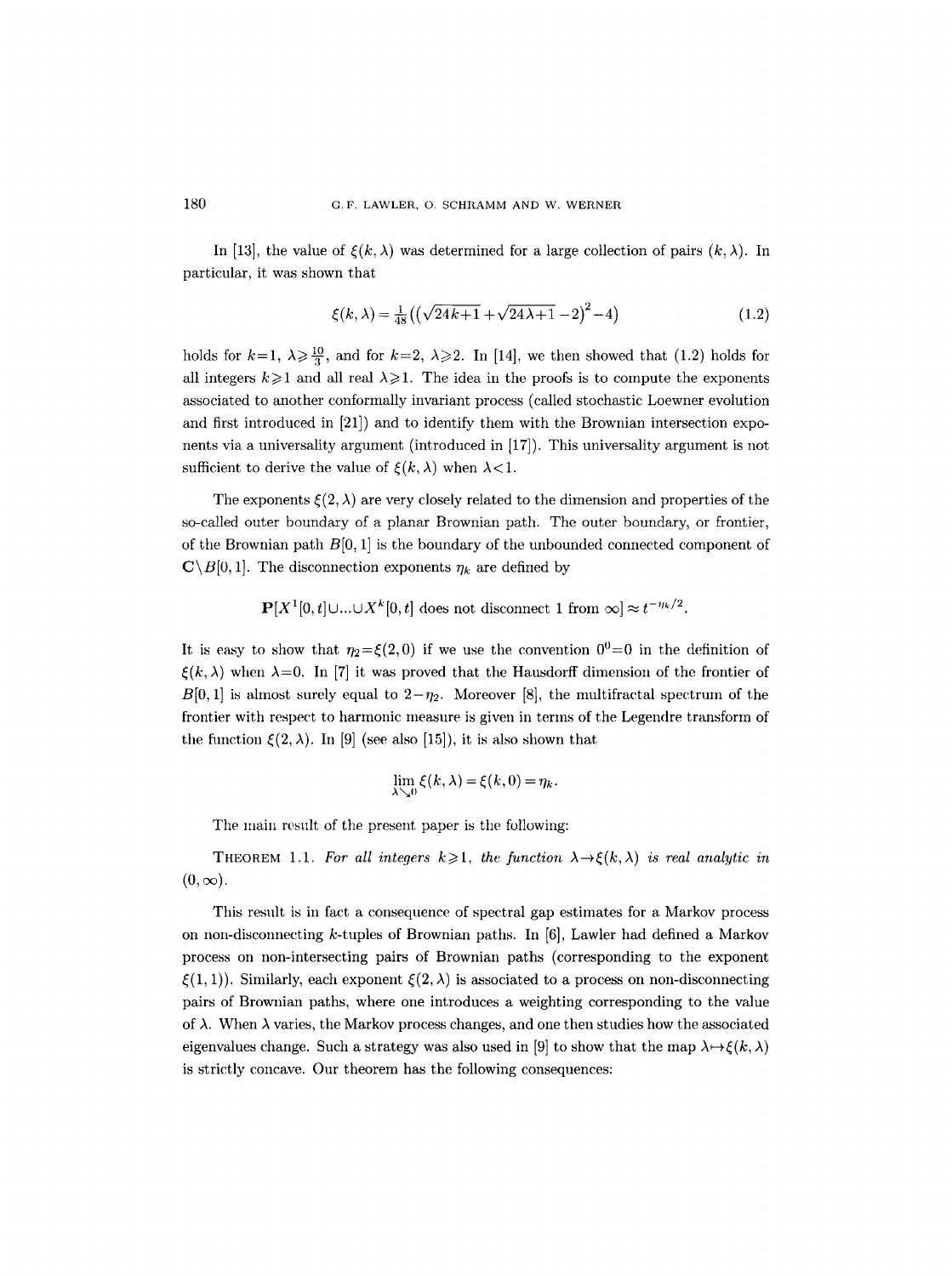COROLLARY 1.2. *Formula* (1.2) *is valid for all positive integers k and all nonnegative real*  $\lambda$ . *In particular,* 

$$
\eta_k = \frac{1}{48} \left( \left( \sqrt{24k+1} - 1 \right)^2 - 4 \right). \tag{1.3}
$$

*Proof.* For  $\lambda > 0$ , this follows from (1.2) and Theorem 1.1 by analytic continuation. For  $\lambda=0$ , the result follows by the continuity at 0 proved in [9], [15].

COROLLARY 1.3. *The Hausdorff dimension of the outer boundary of a planar Brownian path B*[0, 1] *is almost surely*  $\frac{4}{3}$ .

*Proof.* The case  $k=2$  in (1.3) gives  $\eta_2=\frac{2}{3}$ . The corollary follows from this and the result from [7] saying that the dimension of the frontier is  $2-\eta_2$ .

Note that for this corollary, one does not need [14], since (1.2) appears in [13] for  $k=2$  and  $\lambda \geq 2$ . Corollary 1.3 has been conjectured by Mandelbrot [19], based on simulations and the analogous conjecture for self-avoiding walks. Non-rigorous arguments from theoretical physics involving quantum gravity [5] also lead to this conjecture. Before our series of papers  $[12]$ ,  $[13]$ ,  $[14]$ , it had been proved  $[1]$ ,  $[3]$ ,  $[22]$ ,  $[7]$  that the Hausdorff dimension of the outer boundary of a planar Brownian path is in the interval (1.01, 1.48).

The Hausdorff dimension of other exceptional subsets of the planar Brownian curve can be described in terms of disconnection exponents. A point  $z$  is a pioneer point of  $B[0, 1]$  if there is some time  $t \in [0, 1]$  such that  $z = B_t$  is in the outer boundary of  $B[0, t]$ . It is shown in [10] that the Hausdorff dimension of the set of pioneer points is  $2-\eta_1$ ahnost surely. Consequently, (1.3) gives

COROLLARY 1.4. *The Hausdorff dimension of the set of pioneer points of a planar Brownian path is almost surely*  $\frac{7}{4}$ .

In the same way, one gets that the Hausdorff dimension of the set of double points of B[0, 1] that are also on the outer boundary of B[0, 1] is  $2-\eta_4 = \frac{1}{24}(1+\sqrt{97})$  (which is not a rational number).

To prove Theorem 1.1, we show that for every  $\lambda > 0$ , the function  $x \mapsto \xi(k, x)$  can be extended to an analytic function in a neighborhood of  $\lambda$  in the complex plane. For notational ease, we will restrict the proof to the case  $k=2$ ; the proof for other values of  $k$  is essentially the same. Our proof has similarities with the proof that the free energy of a one-dimensional Ising model with exponentially decaying interactions is an analytic function (see [20]). We shall show that  $e^{-\xi(2,x)}$  is the leading eigenvalue of an operator  $T_x$  on a space of functions on pairs of paths. A special norm will be chosen such that on the space of functions with finite norm, the dependence of  $T_x$  on x is analytic, and the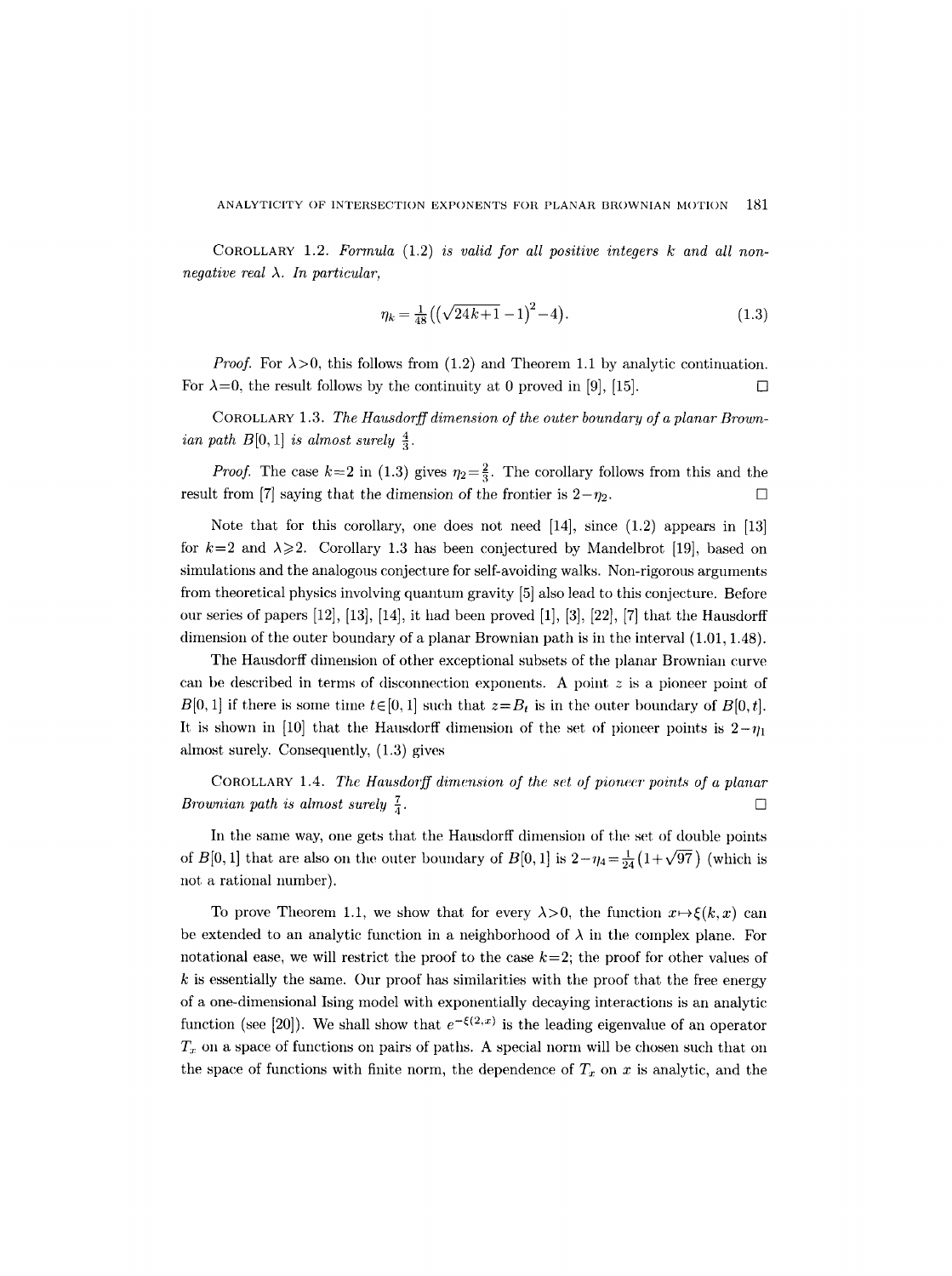leading eigenvalue is an isolated simple eigenvalue. It then follows by a standard result from operator theory (see, e.g., [4]) that  $\xi(2, x)$  is an analytic function of x.

Let us outline the argument in the paper. The Banach spaces and the operators are defined in  $\S2$ . The operators act on spaces of functions of pairs of paths from the origin to the unit circle. The function spaces consist of functions with the property that their dependence on the behavior of the paths near the origin decays exponentially. These spaces are reminiscent of the spaces defined in [20], but the precise definition in this paper is new. In §3 we review facts about  $\mathcal{E}(2, \lambda)$  from [9] which are needed in the proof. Analyticity of the operator is proved in  $\S 4$ , using a coupling argument. The existence of the spectral gap is established in  $\S5$ . The main tool to show that the eigenvalue is isolated is also a coupling--but this time a coupling of weighted Brownian paths. A similar coupling was used in [2] for a one-dimensional Ising-type model, and such a coupling was first used in [11] for weighted Brownian paths.

We end the introduction with a few brief words regarding notation. In this paper,  $c, c', u$ , etc., denote constants whose values may change from line to line, while C and  $c_0, c'_0, v_0$ , etc., will denote constants whose values will not change. The values of these constants will depend on  $\lambda$ . The notation  $f(t) \approx g(t)$  means  $\log f(t)/\log g(t) \to 1$  as  $t \to \infty$ , while  $f(t) \approx q(t)$  means that there is a constant  $c > 0$  such that  $c^{-1} \leq f/q \leq c$ . The unit disk  $\{z:|z|<1\}$  in C is denoted by U.

#### **2. The operator**

Let  $\Gamma_0$  denote the set of all continuous paths  $\alpha$ :  $[0, 1] \rightarrow \overline{U}$  such that  $\alpha(0)=0$ ,  $|\alpha(1)|=1$ and  $0<|\alpha(t)|<1$  for  $t\in(0,1)$ . We identify two paths if one can be obtained from the other by increasing reparameterization, and endow  $\Gamma_0$  with the metric

$$
d(\alpha, \beta) := \inf_{\phi} \sup_{t \in [0,1]} |\alpha(t) - \beta(\phi(t))|,
$$

where  $\phi$  ranges over all increasing homeomorphisms  $\phi$ :  $[0, 1] \rightarrow [0, 1]$ . Let  $\Gamma \subset \Gamma_0 \times \Gamma_0$  denote the set of  $\gamma = (\alpha, \beta)$  such that there exists a unique connected component  $O = O(\gamma)$  of  $\mathbf{U}\setminus(\alpha\cup\beta)$  with  $0\in\partial O$  and  $\partial\mathbf{U}\cap\partial O\neq\varnothing$ . Let A denote the set of bounded measurable functions  $f: \Gamma \to \mathbb{C}$  and  $||f|| = \sup_{\gamma \in \Gamma} |f(\gamma)|$ . Here, measurability is with respect to the Borel sets from the metric on  $\Gamma$  (and this is the sole use of this metric in this paper).

We are interested in functions  $f \in \mathcal{A}$  that depend little on the part of  $\gamma$  near the origin. For  $\alpha \in \Gamma_0$  and  $m \geq 0$ , let  $\alpha_m$  be the arc of  $\alpha$  after its first point in the circle  $e^{-m}\partial U$  of radius  $e^{-m}$  around 0, and for  $\gamma = (\alpha,\beta) \in \Gamma$  set  $\gamma_m = (\alpha_m,\beta_m)$ . If  $k < j$ , we say that the path  $\alpha \in \Gamma_0$  has no downcrossing from  $e^{-k}$  to  $e^{-j}$  if  $\alpha_k \cap e^{-j}U = \emptyset$ , in other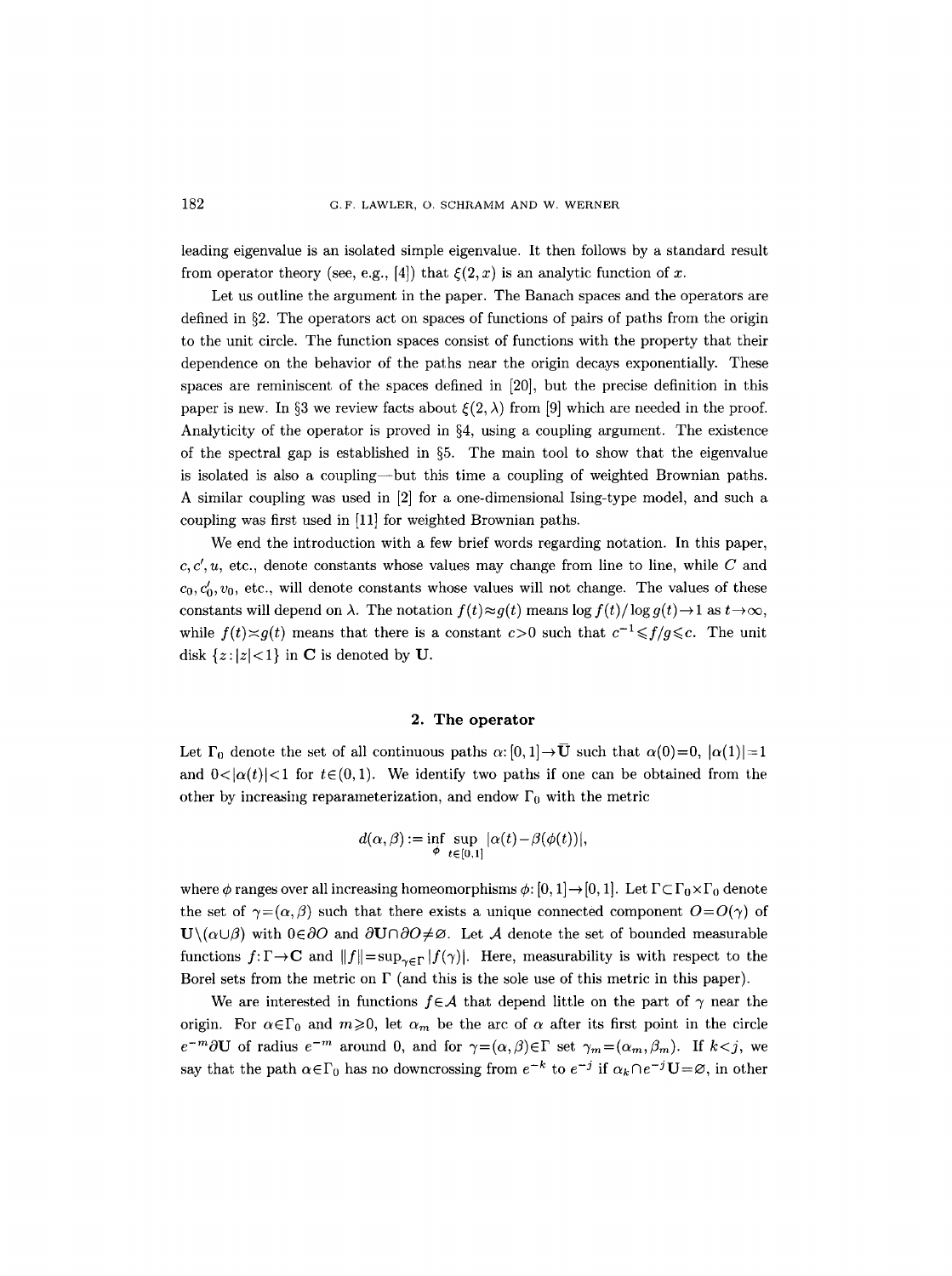words, if  $\alpha$  does not touch  $e^{-j}$ **U** after its first visit to  $e^{-k}\partial$ **U**. We say that  $\gamma = (\alpha, \beta)$  has no downcrossing if both  $\alpha$  and  $\beta$  have no downcrossing. Let  $\mathcal{Y}_m$  be the set of all  $\gamma \in \Gamma$ such that for all  $k \in [0, \frac{11}{12}m]$ ,  $\gamma$  contains no downcrossing from  $e^{-k}$  to  $e^{-k-m/12}$ . Let  $\mathcal{X}_m$ be the set of  $(\gamma, \gamma') \in \Gamma^2$  such that

- (1)  $(\gamma, \gamma') \in \mathcal{Y}_m \times \mathcal{Y}_m$ ,
- (2)  $\gamma_m = \gamma'_m$ , and
- (3)  $O(\gamma) \cap \partial U = O(\gamma') \cap \partial U$ .

For all  $f \in \mathcal{A}$  and  $u > 0$ , let

 $||f||_u := \max\{||f||, \sup\{e^{mu}||f(\gamma)-f(\gamma')|| : m = 1, 2, ..., (\gamma, \gamma')\in \mathcal{X}_m\}\}.$ 

This is a norm on the Banach space  $\mathcal{A}_u:=\{f\in\mathcal{A}: ||f||_u<\infty\}$ . Let  $\mathcal{L}_u$  denote the Banach space of continuous linear operators from  $A_u$  to  $A_u$  with the operator norm

$$
N_u(T) := \sup_{\|f\|_u = 1} \|T(f)\|_u.
$$

For every  $\gamma \in \Gamma$ , let  $\hat{\alpha}$  and  $\hat{\beta}$  be independent planar Brownian motions started, respectively, from the endpoints of  $\alpha$  and  $\beta$  on the unit circle. Let  $\widehat{\alpha}^n$  denote the path  $\widehat{\alpha}$ stopped when it hits  $e^n\partial U$ ; let  $\tilde{\alpha}^n$  be the path from 0 to  $e^n\partial U$  obtained by concatenating  $\alpha$  and  $\hat{\alpha}^n$ ; and let  $\bar{\alpha}^n := e^{-n}\tilde{\alpha}^n$ . Define  $\hat{\beta}^n$ ,  $\tilde{\beta}^n$  and  $\bar{\beta}^n$  similarly, and let  $\hat{\gamma}^n := (\hat{\alpha}^n, \hat{\beta}^n)$ ,  $\tilde{\gamma}^n :=(\tilde{\alpha}^n, \tilde{\beta}^n), \ \bar{\gamma}^n :=(\bar{\alpha}^n, \bar{\beta}^n).$  We will often omit the superscript n when  $n=1$ .

Define the event  $\mathcal{E}_n := \{ \bar{\gamma}^n \in \Gamma \}$ . Note that almost surely this event is satisfied as long as  $\tilde{\gamma}^n$  does not disconnect 0 from  $\infty$  (since  $0 \notin \hat{\gamma}^n$  almost surely).

For every  $\gamma \in \Gamma$ , consider the h-process B started at 0 and conditioned to first leave  $O=O(\gamma)$  in  $\partial$ **U** $\cap$  $\partial$ O. Let us say a few words about how this process is defined: it can be viewed as the limit as  $z \in O$  tends to 0 of Brownian motion starting from z conditioned to leave O in  $\partial$ **U** $\cap$  $\partial$ O. It is well-defined since 0 is a simple boundary point of O for  $\gamma \in \Gamma$ . For instance, if we map conformally the strip  $(0,1)\times\mathbf{R}$  onto  $O(\gamma)$  taking  $\{1\}\times\mathbf{R}$  onto  $\partial$ U $\cap$  $\partial$ O and the origin to the origin, then the h-process in  $O(\gamma)$  is obtained (after time change, but we will actually only use the paths of the h-processes) as the image under the conformal map of the process  $X+iY$  in the strip, where X is a three-dimensional Bessel process started from 0 and stopped when it hits 1 (i.e., the limit when  $\varepsilon \rightarrow 0$  of one-dimensional Brownian motion started from  $\varepsilon > 0$  conditioned to hit 1 before 0), and Y is an independent one-dimensional Brownian motion started from 0 (stopped at the same time).

Attach to the endpoint of B on  $\partial$ **U** an independent Brownian motion  $\widehat{B}$ , and define the paths  $\widehat{B}^n$  and  $\widetilde{B}^n$  as before. The path  $\widetilde{B}^n$  consists of two parts: the h-process (up to its hitting time of  $\partial U$ ), and the (non-conditioned) Brownian motion  $\widehat{B}^n$ . Let

$$
Z_n = Z_n(\widetilde{\gamma}^n) := \mathbf{P}[\widetilde{B}^n \cap \widetilde{\gamma}^n = \varnothing \mid \widetilde{\gamma}^n]
$$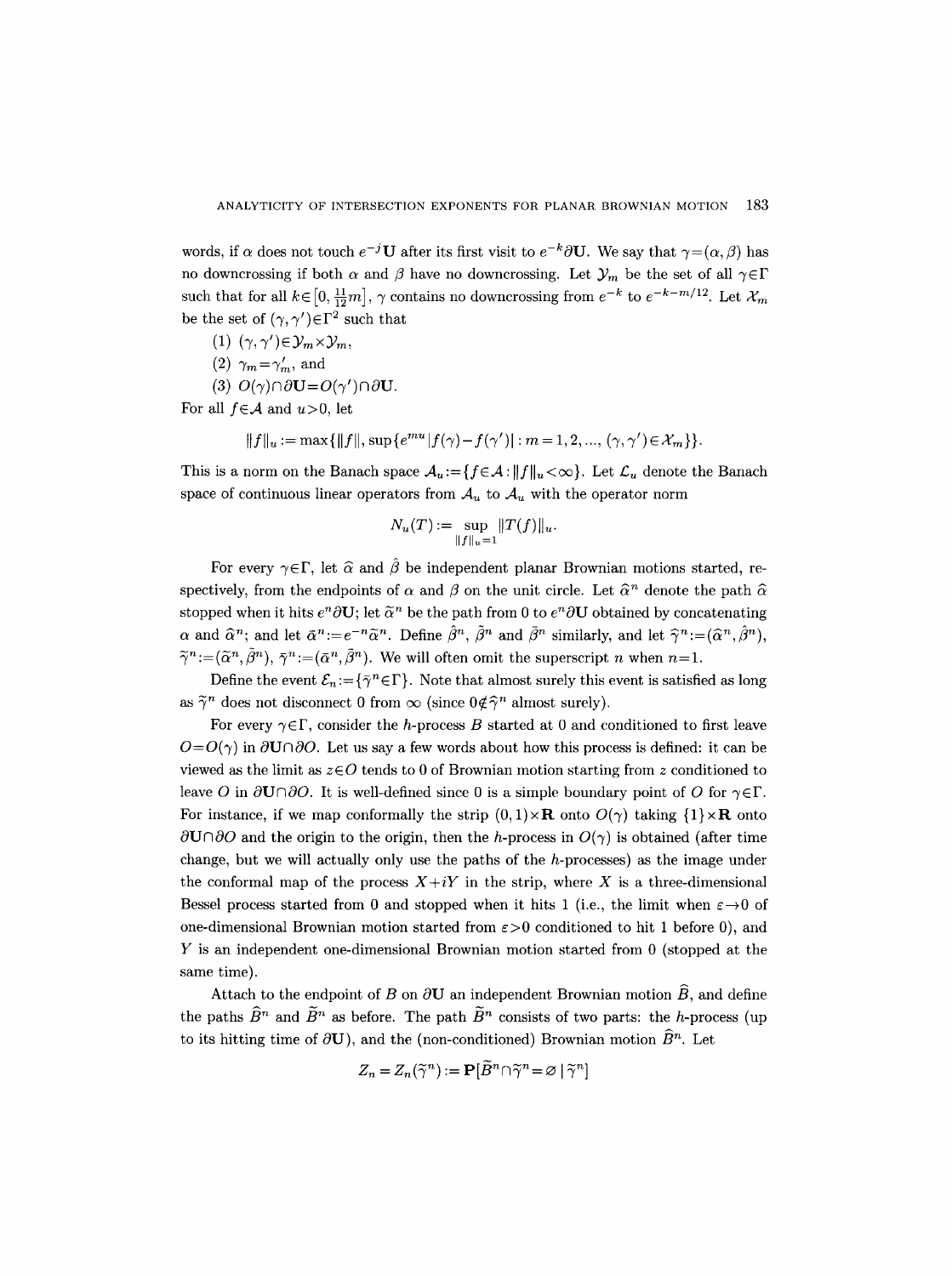and  $Z=Z_1$ . Note that although  $B\cap \gamma = \varnothing$  almost surely, it can happen that  $B\cap \hat{\gamma}^n \neq \varnothing$ with positive probability. That is,  $\widetilde{B}^n \cap \widetilde{\gamma}^n = \varnothing$  can fail in two ways: it may happen that  $\widehat{B}^n \cap \widetilde{\gamma}^n \neq \emptyset$ , and it may also happen that  $B \cap \widehat{\gamma}^n \neq \emptyset$ . Note also that  $Z_n \neq 0$  if and only if  $\mathcal{E}_n$  occurs. We define  $\psi_n=-\log Z_n$  and  $\psi=-\log Z$  (with  $-\log 0=\infty$ ).

For  $n, \lambda > 0$  define the linear operator  $T_{\lambda} : A \rightarrow A$  by

$$
T_{\lambda}^{n} f(\gamma) := \mathbf{E}[f(\bar{\gamma}^{n}) \exp(-\lambda \psi_{n})] = \mathbf{E}[f(\bar{\gamma}^{n}) Z_{n}^{\lambda}],
$$

and let  $T_{\lambda} = T_{\lambda}^1$ . The expectation is over the randomness in  $\tilde{\gamma}^n$ . Note that  $T_{\lambda}^{n+m} = T_{\lambda}^n T_{\lambda}^m$ , so the notation is appropriate. Also, there is no need to restrict to real  $\lambda$ ; this defines  $T_z^n$  for complex z with  $\text{Re}(z)$ >0. We will prove the following:

PROPOSITION 2.1. (i) *For all real*  $\lambda > 0$ *, there exist an*  $\epsilon > 0$  *and a*  $v = v(\lambda) > 0$  *such that for all*  $u \in (0, v)$ ,  $z \mapsto T_z$  *is an analytic function from the disk*  $\{z : |z - \lambda| < \varepsilon\}$  *into*  $\mathcal{L}_u$ .

(ii) *For all real*  $\lambda > 0$ *, there exist an*  $\varepsilon' > 0$  *and a*  $u \in (0, v(\lambda))$  *such that the spectrum of*  $T_{\lambda}$  *in*  $\mathcal{L}_u$  *is the union of the simple eigenvalue*  $e^{-\xi(2,\lambda)}$  *and a subset of the disk*  $(1-\varepsilon')e^{-\xi(2,\lambda)}\mathbf{U}.$ 

*Proof of Theorem 1.1* (assuming Proposition 2.1). The proposition implies that  $e^{-\xi(2,\lambda)}$  is an isolated simple eigenvalue of  $T_{\lambda}$ , for all  $\lambda > 0$ . By Theorem VII.6.9 in [4], it follows that for all  $\lambda > 0$ , there exists  $\varepsilon > 0$  such that  $x \mapsto \xi(2, x)$  can be extended analytically to the disk  $\{z:|z-\lambda|<\varepsilon\}$ . Hence, there exists a neighborhood N of the half-line  $(0, \infty)$  such that  $z \mapsto \xi(2, z)$  is analytic in N, proving the theorem in the case  $k=2$ . The proof for other k is the same.  $\Box$ 

The proofs of Proposition 2.1 (i) and (ii) both rely on coupling arguments. The proof of (i) in §4 uses a coupling of the h-processes B and B' associated to two pairs of paths  $\gamma$  and  $\gamma'$  (when  $(\gamma, \gamma') \in \mathcal{X}_m$ ). In the proof of (ii) (§5), we couple the extensions  $\hat{\gamma}^n$ and  $\hat{\gamma}'^{\prime n}$  associated to  $\gamma$  and  $\gamma'$  defined under a weighted probability measure.

#### **3. Previous results on**  $\xi(2,\lambda)$

In this section, we very briefly review some important facts about the intersection exponent  $\xi(2,\lambda)$  that will be useful. The results here were derived in [9] and apply to dimensions 2 and 3. Since some of the arguments are simpler when one considers only the plane, we rewrote detailed self-contained proofs of all these facts ((3.2), (3.3) and (3.5)) in [15], which can be viewed as a preparation paper for the present paper.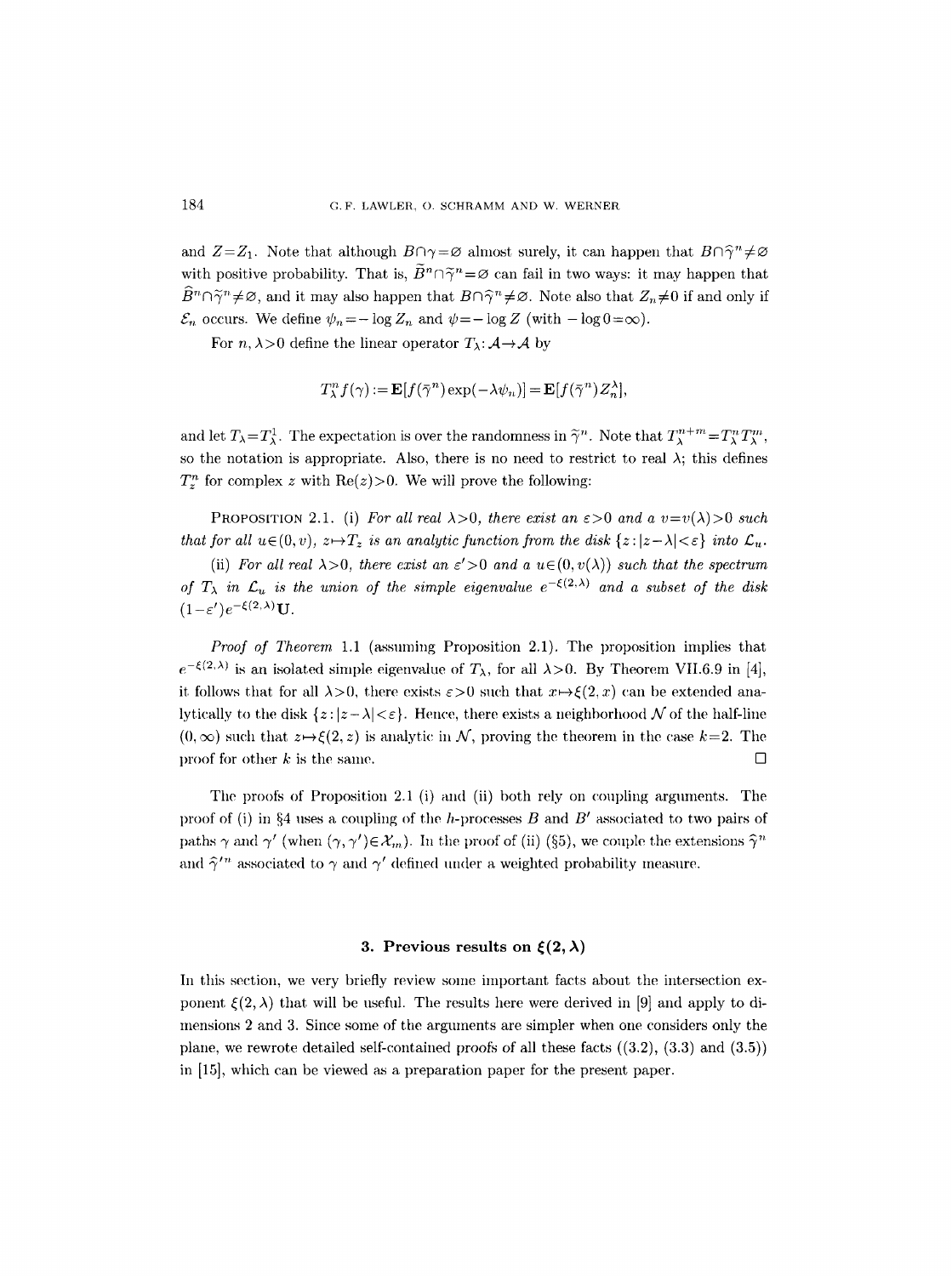#### **3.1. Estimates up to constants**

Let  $x, y \in \partial U$ , and let  $W=(X, Y)$  denote a pair of planar Brownian motions started at  $x, y$ , respectively. Let  $B$  denote another independent planar Brownian motion started from  $b \in \partial U$ . Let  $B^n$  be the path B until it reaches the circle  $e^n \partial U$  for the first time, and similarly define  $X^n$  and  $Y^n$ . Let  $W^n = X^n \cup Y^n$ ,

$$
\widehat{Z}_n = \widehat{Z}_n(W^n) := \sup_{b \in \partial \mathbf{U}} \mathbf{P}[B^n \cap W^n\! = \varnothing \,|\, W^n]
$$

and

$$
q_n = q_n(\lambda) := \sup_{x,y \in \partial \mathbf{U}} \mathbf{E}[\widehat{Z}_n^{\lambda}].
$$

Then  $q_{n+m} \leq q_n q_m$  holds, by the strong Markov property for X, Y and B. Hence, the limit  $\xi:=-\lim_{n} \log(q_n)/n=-\inf_{n} \log(q_n)/n$  exists by subadditivity and

$$
q_n \geqslant e^{-\xi n}.\tag{3.1}
$$

It is not difficult to verify that, in fact,  $\xi = \xi(2, \lambda)$ , as defined in the introduction.

An opposite estimate also holds; that is, there exists a constant  $c_1=c_1(\lambda)>0$  such that

$$
q_n \leqslant c_1 e^{-\xi n}.\tag{3.2}
$$

This result is a variant of Theorem 2.1 in [9]. The fact that  $q_n \n\t\approx e^{-\xi n}$  (which is a more precise statement than the definition of  $\xi$ ,  $q_n \approx e^{-\xi n}$  has been instrumental in showing that  $2-\xi$  correspond to Hausdorff dimensions of various subsets of the planar Brownian curve [8].

#### **3.2. Separation and the functions**  $R_n$

Let  $\Gamma^+$  be the set of  $\gamma = (\alpha, \beta) \in \Gamma$  such that

$$
(\alpha_{1/2}, \beta_{1/2}) \subset \{e^{\varrho + i\theta} \colon \varrho \in [-1, 0], \, \theta \in \left(\frac{1}{2}\pi, \frac{3}{2}\pi\right)\}
$$

and

$$
\left\{e^{\varrho+i\theta}\colon \varrho\in\left(-\frac{1}{2},0\right),\,\theta\in\left(-\frac{1}{2}\pi,\frac{1}{2}\pi\right)\right\}\subset O(\gamma).
$$

The Separation Lemma [9, Lemma 4.2] states that there exists a  $c_2$  such that for all  $\gamma \in \Gamma$ ,

$$
\mathbf{E}[\exp(-\lambda\psi)\mathbf{1}_{\{\bar{\gamma}\in\Gamma^{+}\}}] \geqslant c_2 \mathbf{E}[\exp(-\lambda\psi)].\tag{3.3}
$$

It is a kind of boundary Harnack principle for the operator T. This type of result was important in the derivation of (3.2).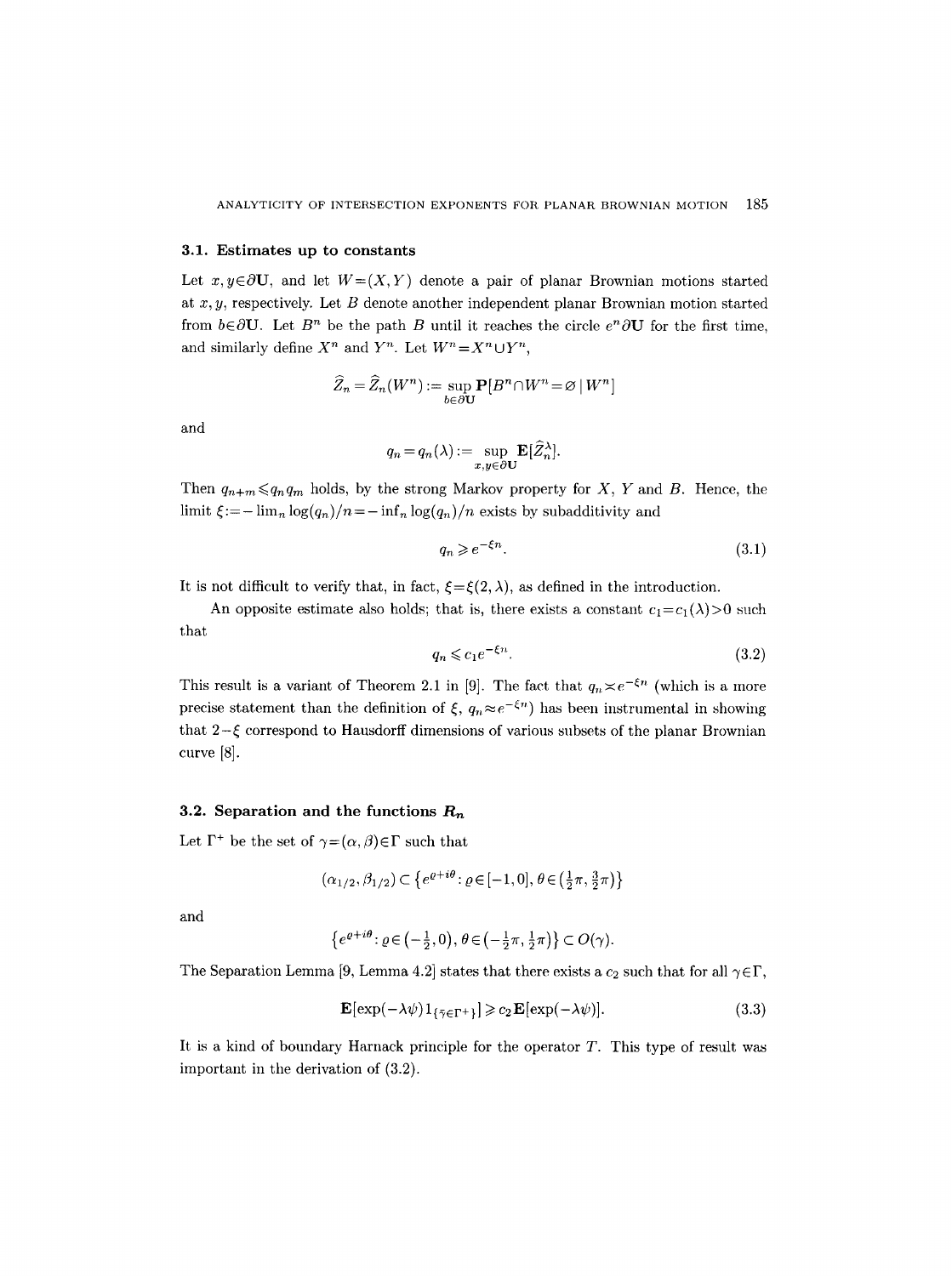Define for all  $n\geqslant 1$ ,  $\lambda>0$  and  $\gamma\in\Gamma$ ,

$$
R_n(\gamma) = R_{n,\lambda}(\gamma) := e^{n\xi} \mathbf{E} [e^{-\lambda \psi_n}] = e^{n\xi} (T_{\lambda}^n 1)(\gamma).
$$

By  $(3.2)$ ,  $R_n$  is uniformly bounded in n and  $\gamma$ . Note also that, by the strong Markov property and (3.2),

$$
R_n(\gamma) = e^{n\xi} (T_\lambda^n 1)(\gamma) \leq e^{-n\xi} q_{n-1} T_\lambda 1(\gamma) \leq c R_1(\gamma).
$$
\n(3.4)

On the other hand, one can prove that

$$
\tilde{c} := \inf_{n \geq 0} \inf_{\gamma \in \Gamma^+} R_n(\gamma) > 0.
$$
\n(3.5)

This is, loosely speaking, due to the fact that a positive fraction of the extensions  $\widehat{B}^n$ and  $\hat{\gamma}^n$  leave quickly the neighborhood of U, so that they do not really feel the influence of  $\gamma$  and B. As  $\gamma \in \Gamma^+$ , the starting points of  $\gamma^n$  and a positive fraction of the starting points of  $\widehat{B}^n$  are not so far from being optimal, so that  $q_n$  is within a constant multiple of  $\mathbf{E}[e^{-\lambda \psi_n}].$ 

Using the strong Markov property and (3.3), then applying (3.5) to  $R_{n-1}(\bar{\gamma})$ , gives for all  $\gamma \in \Gamma$  and  $n \geq 1$ ,

$$
R_n(\gamma) \geqslant e^{n\xi} \mathbf{E}[e^{-\lambda \psi_n} 1_{\{\bar{\gamma} \in \Gamma^+\}}] \geqslant e^{n\xi} \tilde{c} e^{-(n-1)\xi} \mathbf{E}[e^{-\lambda \psi} 1_{\{\bar{\gamma} \in \Gamma^+\}}] \geqslant \tilde{c} c_2 R_1(\gamma).
$$

Combining this with (3.4) shows that there is a  $c_0$  such for all  $n, n' \geq 1$  and  $\gamma \in \Gamma$ ,

$$
R_n(\gamma) \leqslant c_0 R_{n'}(\gamma). \tag{3.6}
$$

In [9] it was shown that the limit  $R(\gamma) = \lim_{n \to \infty} R_n(\gamma)$  exists. We will rederive this result in this paper and simultaneously improve the rate of convergence to the limit.

## **4. Analyticity**

The goal of this section is to prove Proposition 2.1 (i).

## 4.1. Coupling  $B$  and  $B'$

Let  $\gamma, \gamma' \in \Gamma$ . Let B be the h-process associated with  $\gamma$ , and let B' be the h-process associated with  $\gamma'$ . In this section, we show that there is fast decay for the dependence of B on  $\gamma$ . More precisely, we prove the following proposition.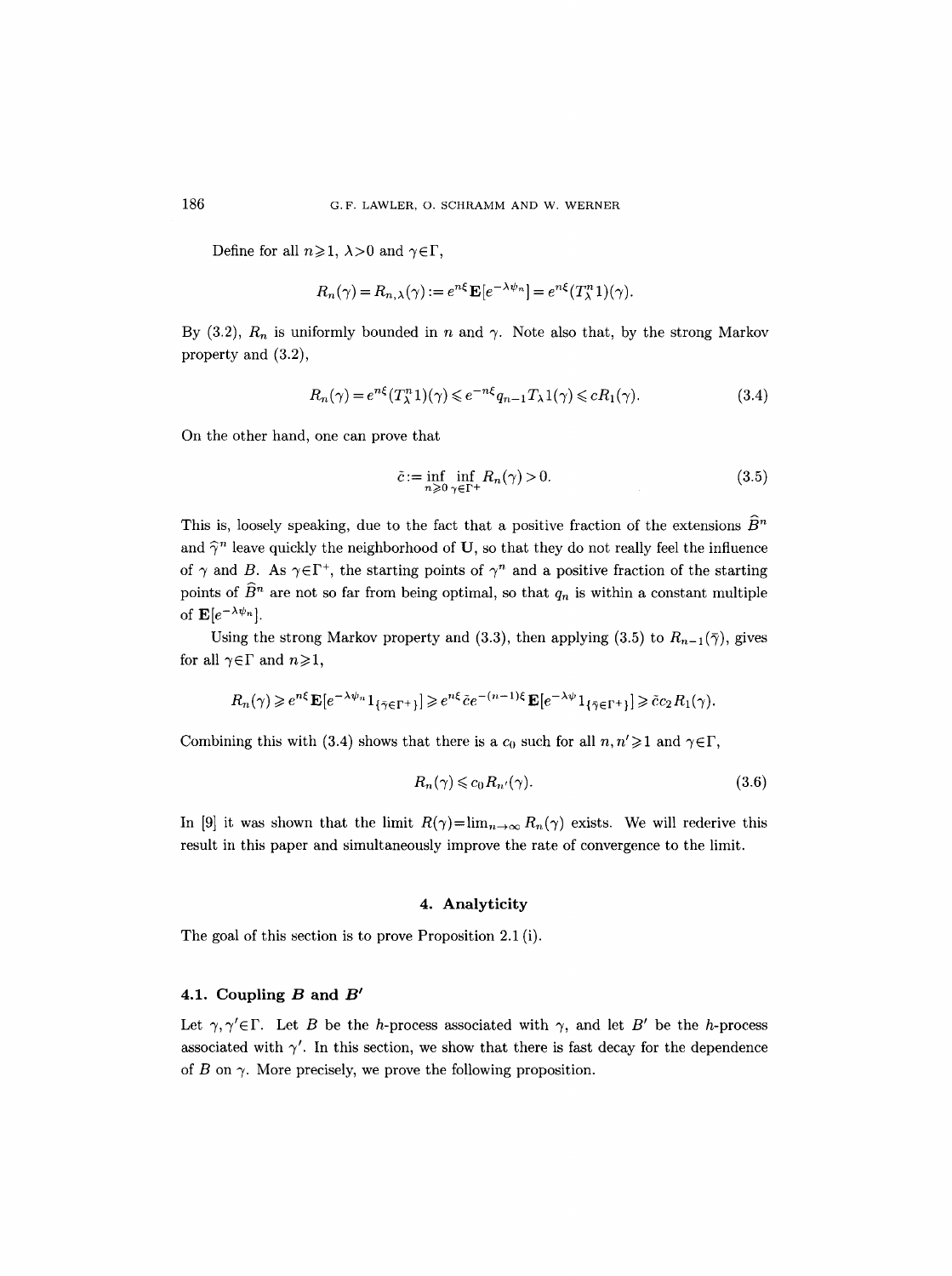**PROPOSITION** 4.1. *There exist a c*>0 *and a v*<sub>0</sub>>0 *such that for all m* $\geq$ 1, *if*  $(\gamma, \gamma') \in \mathcal{X}_m$ , then one can couple B and B' in such a way that

$$
\mathbf{P}[B \backslash e^{-m/2} \mathbf{U} \neq B' \backslash e^{-m/2} \mathbf{U}] \leqslant ce^{-v_0 m}
$$

*(here B and B' denote the curves of the processes B and B').* 

By coupling  $B$  and  $B'$ , we mean that it is possible to define  $B$  and  $B'$  on the same probability space in such a way that the law of  $B$  (resp.  $B'$ ) is that of the h-process associated with  $\gamma$  (resp.  $\gamma'$ ). A reference for facts about the coupling method is [18].

This result actually holds for all  $(\gamma, \gamma') \in \Gamma$  with

$$
\gamma_m = \gamma'_m
$$
 and  $O(\gamma) \setminus e^{-m} \mathbf{U} = O(\gamma') \setminus e^{-m} \mathbf{U}$ ,

but the proof is more complicated. Proposition 4.1 will be sufficient for our purposes.

It is easy to verify that the processes  $B$  and  $B'$  satisfy the strong Markov property. This will be very useful in the following.

In preparation for the proof of Proposition 4.1, we first focus on conditioned Brownian motions in the half-infinite rectangle

$$
J = \{x+iy : 0 < x < \pi, \, 0 < y < \infty\}.
$$

There is a conformal transformation taking  $O(\gamma)$  to J which takes the origin to infinity and  $O(\gamma)\cap\partial\mathbf{U}$  to  $[0, \pi]$ , so that conditioned Brownian motions in J can be conformally transformed (up to a time change) to conditioned Brownian motions in  $O(\gamma)$ . Hence results for conditioned Brownian motions in  $J$  imply results for conditioned Brownian motions in  $O(\gamma)$ .

LEMMA 4.2. (i) There exists a constant c such that for all z in J such that  $\text{Im}(z) \geq 1$ and for all  $y_0 \geq 1$ , if B denotes a Brownian motion started from z, and conditioned to *leave J on the set*  $[0, \pi]$ *, then* 

$$
\mathbf{P}[\widetilde{B} \text{ hits } \{w : \text{Im}(w) \geq \text{Im}(z) + y_0\} \text{ before it leaves } J] \leqslant ce^{-2y_0}.
$$
 (4.1)

(ii) *There exists a constant c such that for every*  $\widetilde{m} \geqslant 0$ , every  $\widetilde{n} \geqslant 1$  *and every z, z'* $\in$ *J* with  $\widetilde{m}+\widetilde{n}\leq \text{Im}(z)\leq \text{Im}(z')$ , one can find a coupling of  $\widetilde{B}$  and  $\widetilde{B}'$ , Brownian motions *conditioned to leave J at*  $[0, \pi]$ *, starting at z and z' respectively, such that* 

$$
\mathbf{P}[\widetilde{B} \cap \{w : \text{Im}(w) \leq \widetilde{m}\} \neq \widetilde{B}' \cap \{w : \text{Im}(w) \leq \widetilde{m}\}] \leqslant ce^{-\widetilde{n}}.\tag{4.2}
$$

Before proving this lemma, we first recall the following straightforward fact on coupling (see, e.g., [18]) that we will use in this proof and that will also be instrumental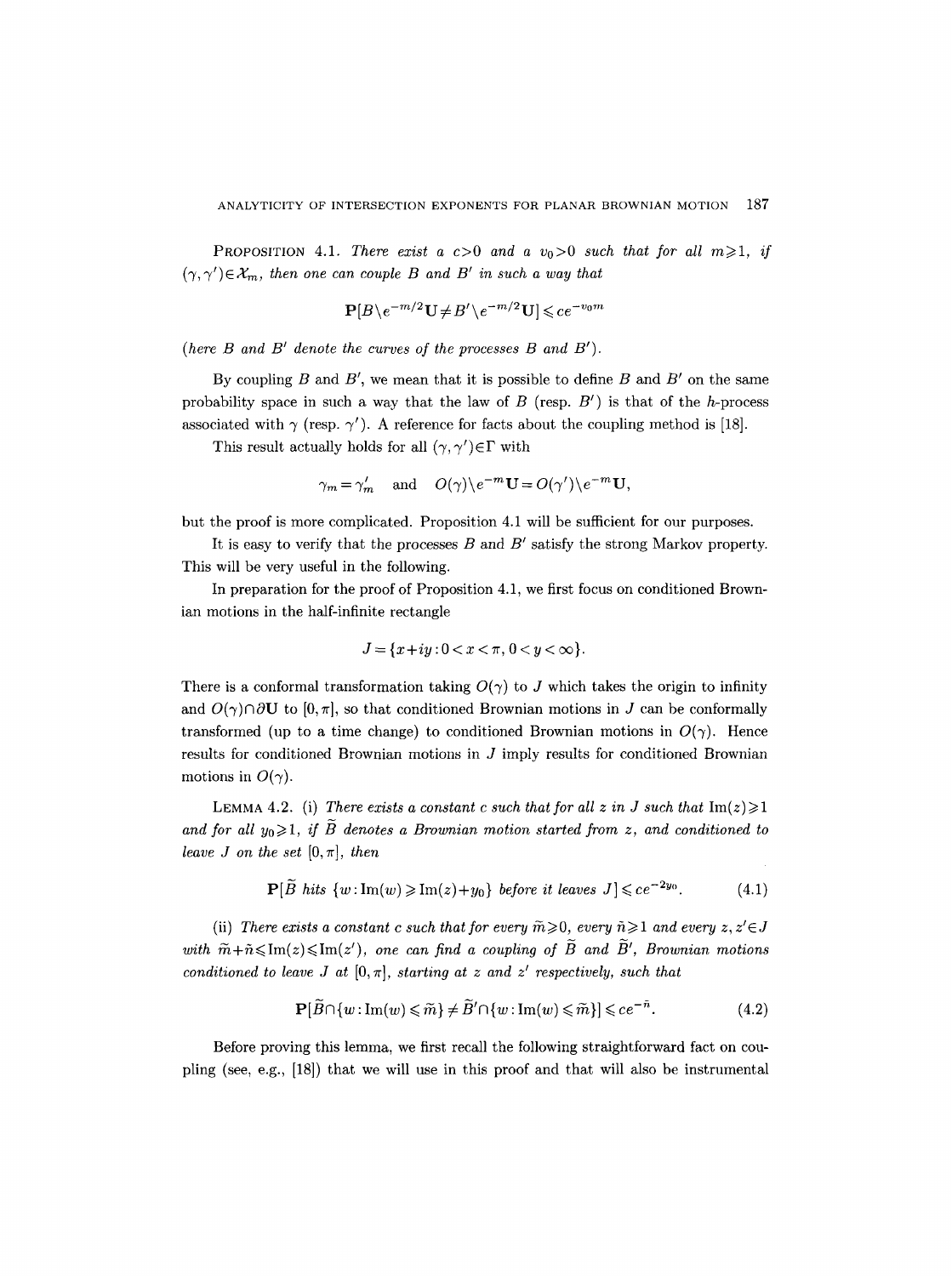later on in this paper: Suppose that  $\nu$  is a probability measure on a measurable space  $(S, S)$ , and that  $\nu_1$  and  $\nu_2$  are two other probability measures on this space such that the Radon-Nikodym derivative  $q(\cdot)$  (resp.  $q'(\cdot)$ ) of  $\nu_1$  (resp.  $\nu_2$ ) with respect to  $\nu$  exists. Then, one can find a probability space  $(\Omega, \mathcal{F}, \mu)$  and measurable functions  $\delta : \Omega \to S$  and  $\delta' : \Omega \rightarrow S$  such that the law of  $\delta$  is  $\nu_1$ , the law of  $\delta'$  is  $\nu_2$ , and

$$
\mu[\delta = \delta'] \ge \int_S \min(q, q') d\nu = 1 - \frac{1}{2} \int |q - q'| d\nu = 1 - \frac{1}{2} ||\nu_1 - \nu_2||. \tag{4.3}
$$

*Proof of Lemma 4.2.* Let  $\tilde{\tau}$  denote the first time a Brownian motion  $\tilde{X}$  (started from  $\widetilde{X}=z$  under the probability measure  $\mathbf{P}^z$ ) leaves J, and for all  $y_0>0$ , let  $\tilde{\sigma}_{y_0}$  denote the first time at which Im( $\widetilde{X}$ ) hits  $y_0$ .

Let  $h_z(s)$ ,  $z \in J$ ,  $s \in (0, \pi)$ , be the density of  $\widetilde{X}_{\widetilde{\tau}} 1_{\{\widetilde{\tau} = \widetilde{\sigma}_0\}}$ , where  $\widetilde{X}_0 = z = x + iy$ . It is easy to show that

$$
h_z(s) = \frac{2}{\pi} \sum_{n \ge 1} \sin(nx) \sin(ns) e^{-n^2 y},
$$

for instance, by separation of variables. In particular, this readily implies that for all  $y\geqslant1,$ 

$$
h_z(s) = \frac{2}{\pi} \sin(x) \sin(s) e^{-y} (1 + O(e^{-y}))
$$
\n(4.4)

and

$$
u(z) := \mathbf{P}^{z}[\tilde{\sigma}_0 = \tilde{\tau}] = \frac{4}{\pi} \sin(x) e^{-y} (1 + O(e^{-y})), \tag{4.5}
$$

where the constants implicit in the notation  $O(e^{-y})$  do not depend on x, s or y. By reflecting z on the line  $Im(w)=y+y_0$ , it follows that

$$
\mathbf{P}^z[\tilde{\sigma}_{y+y_0}\langle\tilde{\tau}=\tilde{\sigma}_0]\leqslant u(z+2iy_0)=(1+O(e^{-y}))e^{-2y_0}u(z),
$$

and (4.1) follows.

We now use conditioned Brownian motions  $\widetilde{B}$  and  $\widetilde{B}'$  as in the lemma that are respectively started from z and z'. Let  $\tilde{z} = i\tilde{m} + \tilde{s}$  be the first point on the segment  $i\tilde{m} + [0, \pi]$ which  $\widetilde{B}$  hits, and let  $\widetilde{z}'=i\widetilde{m}+\widetilde{s}'$  be the corresponding point of  $\widetilde{B}'$ . A straightforward consequence of the strong Markov property shows that the density  $\tilde{h}_z$  of  $\tilde{s}$  is

$$
\tilde{h}_z(s)\!:=\!\frac{h_{z-i\widetilde{m}}(s)\hspace{0.5pt}u(s\!+\!i\widetilde{m})}{u(z)},
$$

and a similar expression holds for the density  $\tilde{h}_{z'}$  of  $\tilde{s}'$ . Using (4.4), this gives

$$
\frac{\dot{h}_z(s)}{\tilde{h}_{z'}(s)} = \frac{h_{z-i\tilde{m}}(s)u(z')}{h_{z'-i\tilde{m}}(s)u(z)} = 1 + O(e^{-\tilde{n}}).
$$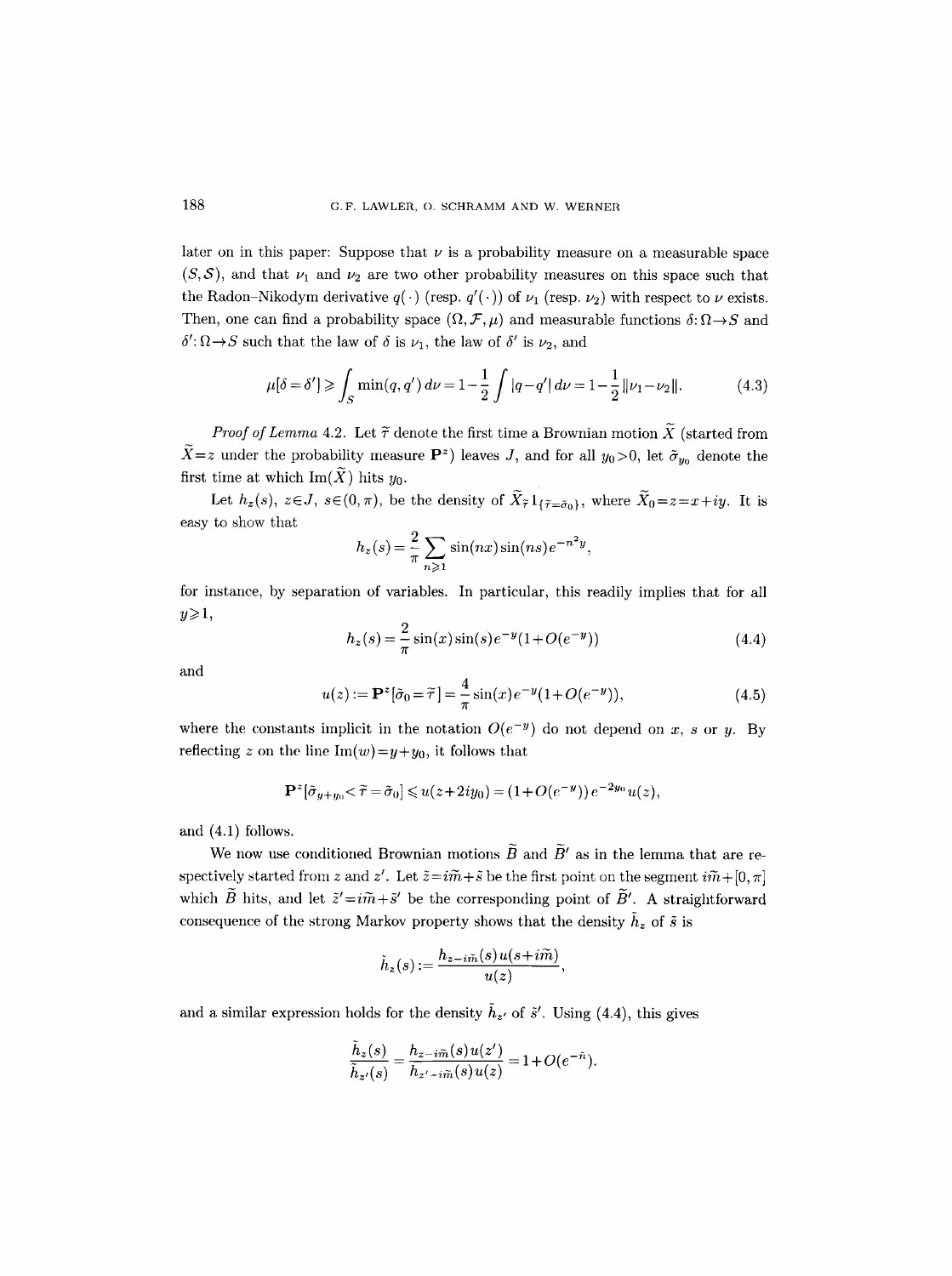

Fig. 4.1. The separating arcs.

Therefore, using (4.3), we may couple the parts of  $\widetilde{B}$  and  $\widetilde{B}'$  until their first hit of  $i\tilde{m}+[0, \pi]$  so that  $\mathbf{P}[\tilde{z} \neq \tilde{z}'] \leqslant O(e^{-\tilde{n}})$ . On the event  $\tilde{z}=\tilde{z}'$ , we may continue  $\tilde{B}$  and  $\tilde{B}'$  as the same path. This gives  $(4.2)$ .

*Proof of Proposition 4.1.* Prior to the core of the proof, there is a need for some preliminary topological preparations. Suppose that  $\gamma \in \Gamma$  and  $k > 0$ . Then, there exists at least one open subarc  $A=A(\gamma, k)$  of  $e^{-k}\partial U\cap O(\gamma)$  with the property that the removal of A from  $O(\gamma)$  disconnects 0 from  $\partial U$  in  $O(\gamma)$ . See Figure 4.1. There may be many such arcs; if so, choose  $A = A(\gamma, k)$  as being the one closest to the origin, in the sense that every path from the origin to  $\partial U$  in  $O(\gamma)$  goes through A before any other such disconnecting arc. The arc A divides  $O(\gamma)$  into two components; let  $O_+(\gamma, k)$  denote the component whose boundary intersects  $\partial \mathbf{U}$ , and let  $O_{-}(\gamma, k)$  denote the component whose boundary contains 0.

As in §2, let  $\gamma_n=(\alpha_n,\beta_n)$  be the part of  $\gamma$  starting from the first visits to the circle of radius  $e^{-n}$ . Note that  $\gamma_k$  contains paths connecting the endpoints of  $A(\gamma, k)$ to  $\partial U$ . Suppose for a moment that  $j > k$  and  $\gamma$  has no downcrossing from  $e^{-k}$  to  $e^{-j}$ . Let  $\widetilde{O}_k(\gamma)$  denote the connected component of  $\mathbf{U}\setminus(\gamma_k\cup A(\gamma, k))$  that contains  $O_+(\gamma, k)$ . Since  $\gamma$  has no downcrossing from  $e^{-k}$  to  $e^{-j}$ , we have  $\partial \widetilde{O}_k(\gamma) \cap e^{-j}U = \varnothing$ , and therefore  $\hat{O}_k(\gamma) \cap e^{-j}U = \emptyset$ . In particular,

$$
O_{+}(\gamma, k) \cap e^{-j} \mathbf{U} = \varnothing.
$$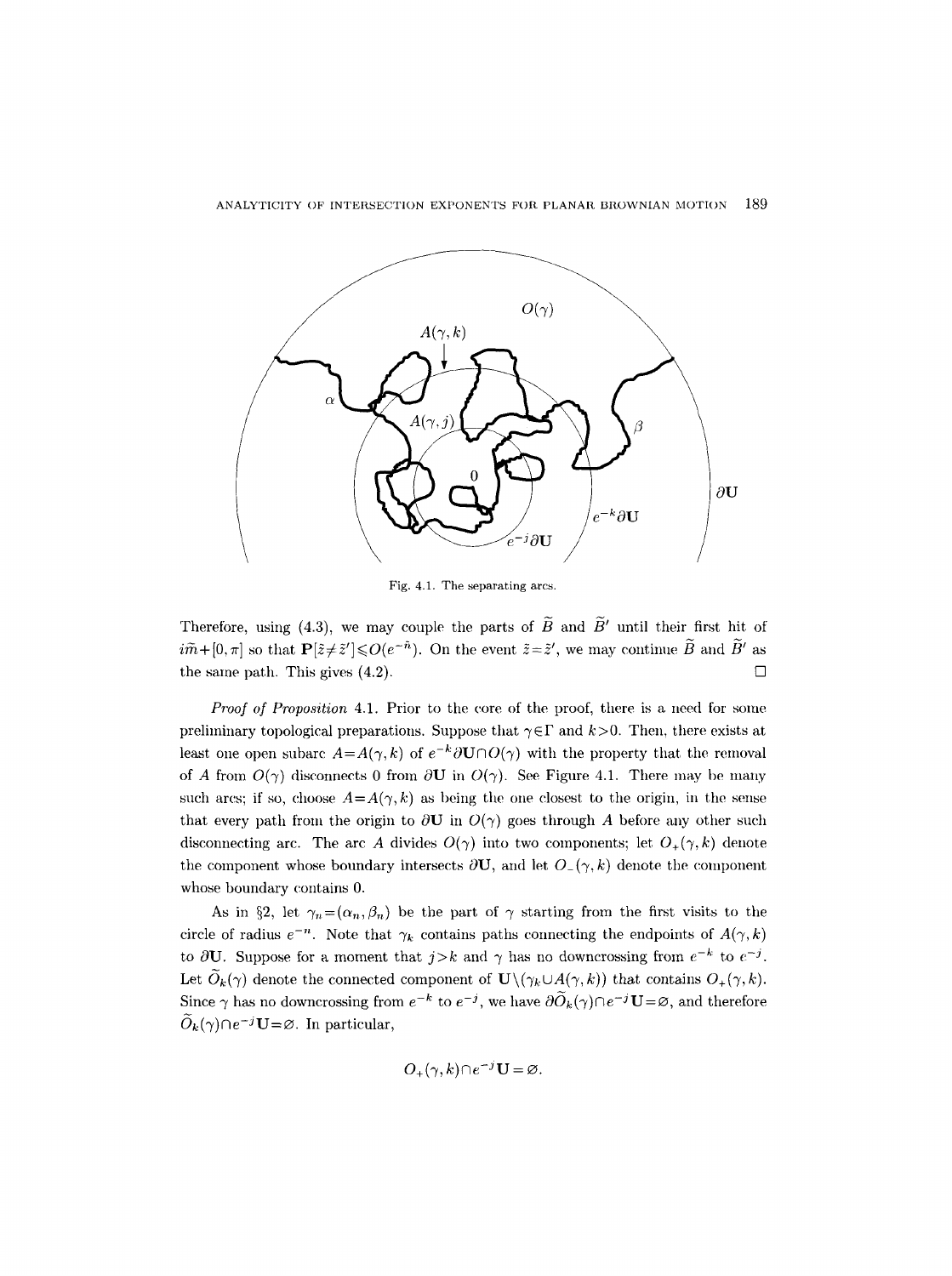An entirely similar argument shows that

$$
O_-(\gamma,j)\!\subset\!e^{-k}\mathbf{U}
$$

if  $\gamma$  has no downcrossing from  $e^{-k}$  to  $e^{-j}$ . In this case, one has to consider the connected component that contains  $O_{-}(\gamma, j)$  of the complement of the union of  $A(\gamma, j)$  with the parts of  $\gamma$  until the last visit to the circle  $e^{-j}\partial U$ .

Now take  $(\gamma, \gamma') \in \mathcal{X}_m$ , as in the proposition. Let  $k \in [0, \frac{11}{12}m]$ ; so that  $\gamma$  and  $\gamma'$ have no downcrossing from  $e^{-k}$  to  $e^{-k-m/12}$ . Observe that  $\widetilde{O}(\gamma, k)=\widetilde{O}(\gamma', k)$ , since both can be characterized as the largest domain which does not contain 0, has  $\partial O(\gamma) \cap \partial U=$  $\partial O(\gamma') \cap \partial U$  on its boundary, and is bounded by  $\gamma_k = \gamma'_k$  together with an arc of  $e^{-k}\partial U$ . This gives  $A(\gamma, e^{-k}) = A(\gamma', e^{-k})$ . Set

$$
A_1 := A(\gamma, e^{-11m/12}),
$$
  
\n
$$
A_2 := A(\gamma, e^{-10m/12}),
$$
  
\n
$$
A_3 := A(\gamma, e^{-9m/12}),
$$
  
\n
$$
A_{\infty} := \partial O(\gamma) \cap \partial U,
$$
  
\n
$$
O_+ := O_+(\gamma, e^{-11m/12}),
$$
  
\n
$$
O_- := O_-(\gamma, e^{-9m/12}).
$$

Except for  $O_{-}$ , these are the same as the corresponding objects for  $\gamma'$ . The extremal distance from  $A_1$  to  $A_2$  in  $O(\gamma)$  is bounded from below by the extremal distance in C from  $e^{-11m/12}\partial U$  to  $e^{-10m/12}\partial U$ , which is  $m/(12\cdot 2\cdot \pi)$ . Let  $\phi$  be the conformal map from  $O(\gamma)$  onto J which takes 0 to  $\infty$  and takes  $A_{\infty}$  onto  $[0, \pi]$ . Note that  $\phi(A_i)$  is a path joining the two lines  ${Re(w)=0}$  and  ${Re(w)=\pi}$ . By conformal invariance of extremal length, it follows that there is a constant  $v>0$  such that

$$
\forall z_1 \in \phi(A_1), \ \forall z_2 \in \phi(A_2), \quad \text{Im}(z_1) - \text{Im}(z_2) \geqslant v m - 1/v.
$$

It follows immediately from Lemma 4.2 (i), the strong Markov property and conformal invariance that the probability that B hits  $A_1$  after its first hit to  $A_2$  is bounded by  $ce^{-vm}$ . The same holds for B'. Note that if these processes do not hit  $A_1$  again, then they stay in  $O_+$ .

To construct the coupling of  $B$  and  $B'$ , let them evolve independently until they first hit  $A_2$  (at some random points z and z', respectively). The law of B (resp.  $B'$ ) after that time is that of Brownian motion in  $O(\gamma)$  (resp.  $O(\gamma')$ ) conditioned to exit  $O(\gamma)$ (resp.  $O(\gamma')$ ) in  $A_{\infty}$ . Each of these laws are at distance at most  $ce^{-vm}$  from the law of Brownian motion starting from z and z', respectively, in  $O_+$  conditioned to exit  $O_+$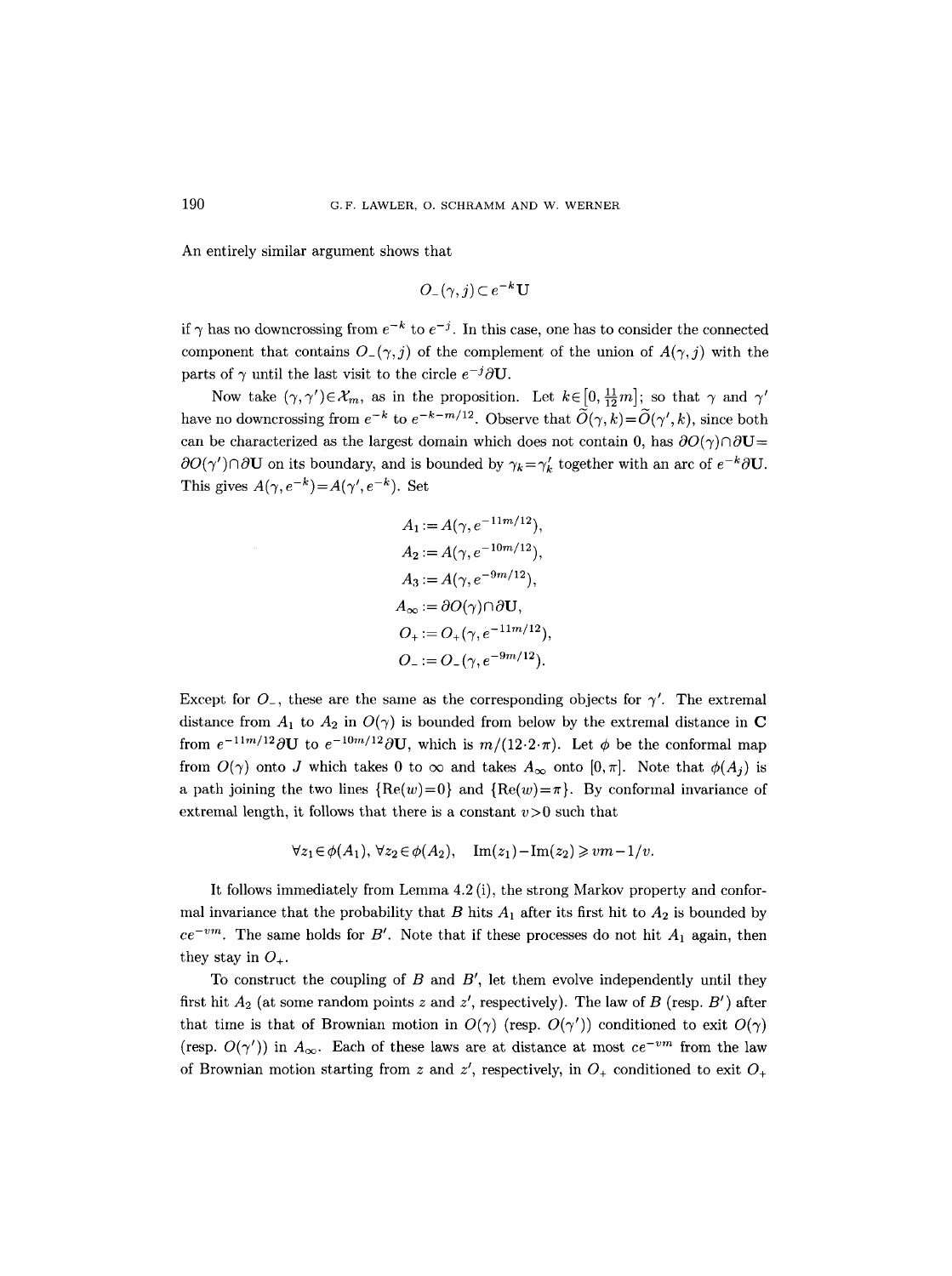in  $A_{\infty}$ , where distance is in the sense of the measure norm; that is,  $L_1$ -distance. Hence, it suffices to show that for all  $z, z' \in A_2$ , it is possible to couple two Brownian motions started from z and z', respectively, conditioned to exit  $O(\gamma)$  in  $A_{\infty}$ , in such a way that they agree after their first hitting of  $A_3$  with probability at least  $1-ce^{-v'm}$ . (Note that before their first hitting of  $A_3$ , they are in  $O \subset e^{-8m/12} \mathbf{U}$ .) By conformal invariance, one can use the coupling described in Lemma 4.2 with

$$
\widetilde{m}:=\sup \operatorname{Im}(\phi(A_3)),\quad \tilde{n}:=\inf \operatorname{Im}(\phi(A_2))\!-\!\widetilde{m}.
$$

By the conformal invariance of extremal length, as explained above,  $\tilde{n}/m$  is bounded away from 0, when  $m$  is large. Small values of  $m$  can be handled by adjusting the constant  $c$ in the statement of the proposition. This completes the proof of Proposition 4.1.  $\Box$ 

## 4.2. Exponential **decay**

If  $\gamma \in \Gamma$  and  $\gamma' \in \Gamma$  have the same terminal point (which will be the case, in particular, if  $\gamma_m = \gamma'_m$  for some  $m > 0$ ), then we will attach the same Brownian motions  $(\hat{\alpha}, \hat{\beta}) = \hat{\gamma} = \hat{\gamma}'$ to  $\gamma$  and  $\gamma'$  in defining  $\tilde{\gamma}^n$  and  $\tilde{\gamma}'^n$ . In this case, write  $\psi_n$  as shorthand for  $\psi_n(\tilde{\gamma}^n)$  and  $\psi'_n$  as a shorthand for  $\psi_n(\tilde{\gamma}'^n)$ . Similarly,  $Z'_n = Z_n(\tilde{\gamma}'^n)$ .

PROPOSITION 4.3. For every  $\lambda > 0$ , there exist  $c > 0$  and  $v_1 > 0$  such that if  $n \ge 0$ ,  $m \geq 1$  and  $(\gamma, \gamma') \in \mathcal{X}_m$ , then

$$
\mathbf{E}[|e^{-\lambda \psi_n} - e^{-\lambda \psi'_n}|] \leqslant c e^{-\xi n} e^{-v_1 m}.
$$

The proof of this proposition relies heavily on Proposition 4.1. An easy estimate on the disconnection exponent will also be needed. Let  $X$  denote a planar Brownian motion started from the unit circle. As before, for  $\rho > 0$ , let  $X^{\rho}$  denote the part of X until its first hit of the circle  $e^{\varrho}\partial\mathbf{U}$ . Let  $v'_0>0$  be such that the probability that  $X^1$  disconnects the origin from infinity is  $1-e^{-v_0'}$ . Let  $c_0' := e^{v_0'}$ . The strong Markov property immediately implies that for all  $\rho$ >0,

 $\mathbf{P}[X^{\varrho} \text{ does not disconnect the origin from infinity}] \leq e^{v_0'(1-\varrho)} = c_0' e^{-v_0' \varrho}.$  (4.6)

*Proof of Proposition 4.3.* Suppose that  $m \geq 1$  and that  $(\gamma, \gamma') \in \mathcal{X}_m$ . Couple the h-processes  $B$  and  $B'$  as in Proposition 4.1. When the coupling succeeds, i.e., when the event  $\mathcal{H}:=\{B\backslash e^{-m/2}\mathbf{U}=B'\backslash e^{-m/2}\mathbf{U}\}\$  holds, then we attach to B and B' the same Brownian path  $\widehat{B}$ .

*Step* 1. Define the events

$$
\mathcal{U}(\widehat{\alpha}) := \{ \widehat{\alpha}^n \cap e^{-m/2} \mathbf{U} = \varnothing \}, \quad \mathcal{U}(\widehat{\beta}) := \{ \widehat{\beta}^n \cap e^{-m/2} \mathbf{U} = \varnothing \}
$$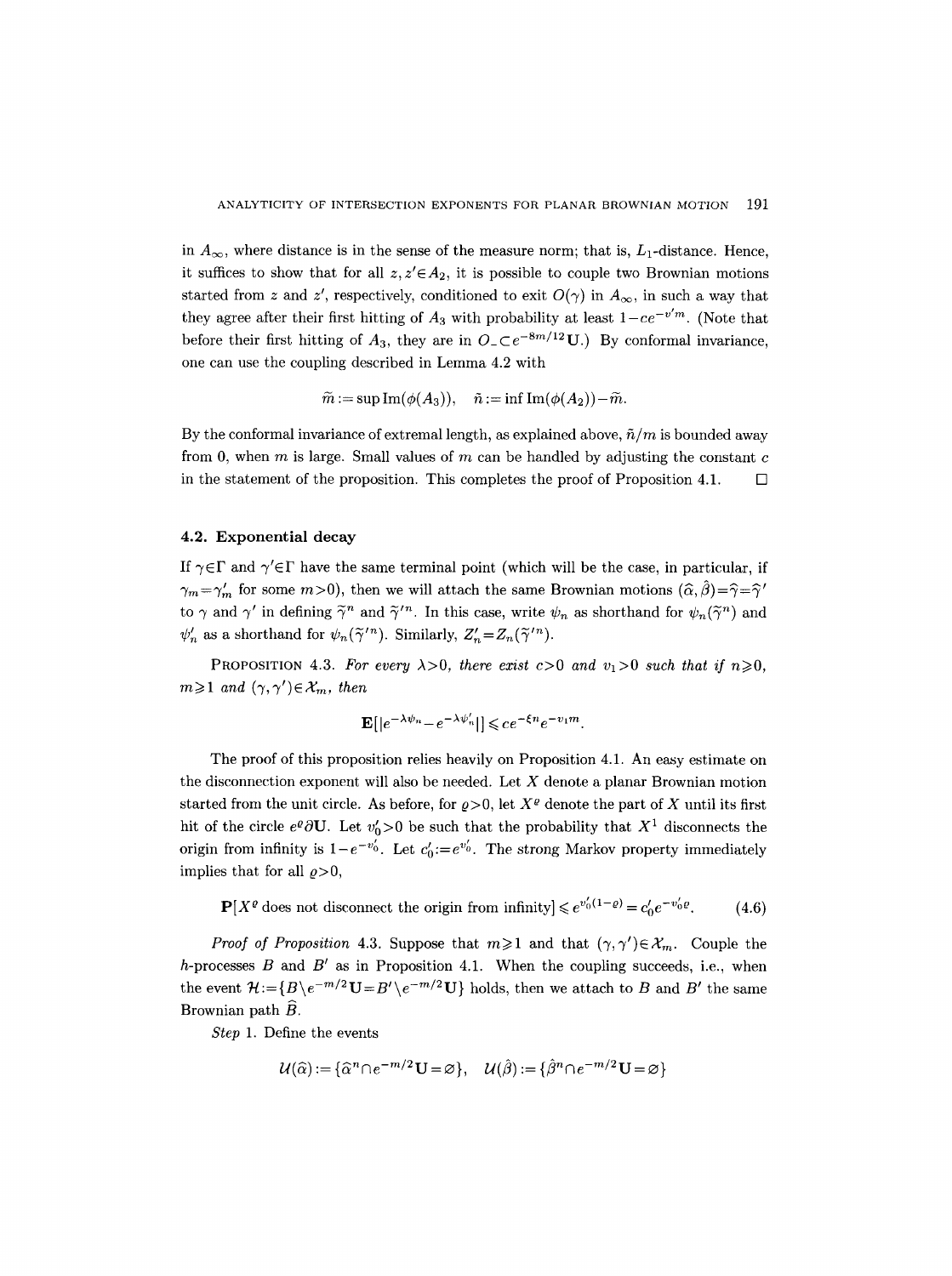and  $\mathcal{U}=\mathcal{U}(\hat{\gamma})\mathcal{U}(\hat{\beta})\cap\mathcal{U}(\hat{\beta})$ . When  $\mathcal{U}(\hat{\alpha})$  is not satisfied, then  $\hat{\alpha}$  hits the circle  $e^{-m/2}\partial\mathbf{U}$ before the circle  $e^n\partial U$ . Let  $\sigma$  be the first time at which  $\hat{\alpha}(t)\in e^{-m/2}\partial U$ , and let  $\tau$  be the first time  $t > \sigma$  such that  $\hat{\alpha}(t) \in \partial \mathbf{U}$ . Let  $\eta^n$  be the path  $\hat{\alpha}$  after  $\tau$  and until its first hit of the circle  $e^n\partial U$  after time  $\tau$ . Conditioned on  $\neg \mathcal{U}(\widehat{\alpha})$  (i.e., the complement of  $\mathcal{U}(\widehat{\alpha})$ ), the probability that  $\hat{\alpha}[\sigma, \tau]$  does not disconnect 0 from  $\infty$  is bounded by  $c'_0e^{-v'_0 m/2}$  by (4.6). Hence, we get

$$
1_{-\mathcal{U}(\hat{\alpha})} Z_n \leqslant c'_0 e^{-v'_0 m/2} \widehat{Z}_n(\eta^n, \hat{\beta}^n).
$$

The same applies to  $1_{\neg \mathcal{U}(\hat{\beta})}Z_n$ . Therefore, by (3.2),

$$
\mathbf{E}[(Z_n^{\lambda} + Z_n^{\prime \lambda}) \, 1_{-\mathcal{U}}] \leqslant c e^{-v_0^{\prime} m \lambda / 2} e^{-n \xi}
$$

It remains to study

$$
\mathbf{E}[|Z_n^{\lambda} - Z_n^{\prime\,\lambda}| \, 1_{\mathcal{U}}].
$$

*Step* 2. We now show that

$$
1_{\mathcal{U}}|Z_n - Z'_n| \leqslant ce^{-vm}\widehat{Z}_n(\widehat{\gamma}^n),\tag{4.7}
$$

assuming  $v \leqslant \min\{v_0, v'_0\}$ . When U is satisfied, then the contribution to  $|Z_n - Z'_n|$  comes from two possible events: the coupling between  $B$  and  $B'$  does not succeed (this occurs with probability at most  $ce^{-mv_0}$ , independently from  $\hat{\gamma}$ ,  $\hat{B}$  and  $\hat{B}'$ ), or the coupling succeeds, but  $\widehat{B}^n$  visits  $e^{-m}U$  and feels the difference between  $\gamma$  and  $\gamma'$ . In the latter case, the Brownian motion  $\widehat{B}$  has a probability at most  $c'_0e^{-v'_0 m}$  not to disconnect the origin from infinity after the first visit to  $e^{-m}\partial \mathbf{U}$  and before the next visit to  $\partial \mathbf{U}$ , and after that, it is again an ordinary Brownian motion up to its hitting time of the circle  $e^n\partial U$ . From this, (4.7) follows.

*Step 3.* Suppose first that  $\lambda \geq 1$ . Then, since  $\max\{Z_n, Z'_n\} \leq \hat{Z}_n(\hat{\gamma}^n)$ ,

$$
\mathbf{E}[1_{\mathcal{U}}|Z_n^{\lambda} - Z_n'^{\lambda}|\] \leq \lambda \mathbf{E}[1_{\mathcal{U}}|Z_n - Z_n'|\widehat{Z}_n^{\lambda - 1}]
$$
  
\n
$$
\leq c\lambda e^{-vm} \mathbf{E}[\widehat{Z}_n^{\lambda}] \quad \text{(by (4.7))}
$$
  
\n
$$
\leq c'\lambda e^{-vm}e^{-n\xi} \quad \text{(by (3.2))}.
$$

When  $\lambda \leq 1$ ,

$$
\mathbf{E}[1_{\mathcal{U}}|Z_n^{\lambda} - Z_n'^{\lambda}]| \leq \mathbf{E}[1_{\mathcal{U}}|Z_n - Z_n'|^{\lambda}]
$$
  

$$
\leq c^{\lambda} \mathbf{E}[e^{-\lambda v m} \widehat{Z}_n^{\lambda}]
$$
  

$$
\leq c' e^{-\lambda v m} e^{-n\xi}.
$$

This concludes the proof of Proposition 4.3 with  $v_1 = \min\left\{\frac{1}{2}v'_0\lambda, v'_0, v_0, v_0\lambda\right\}.$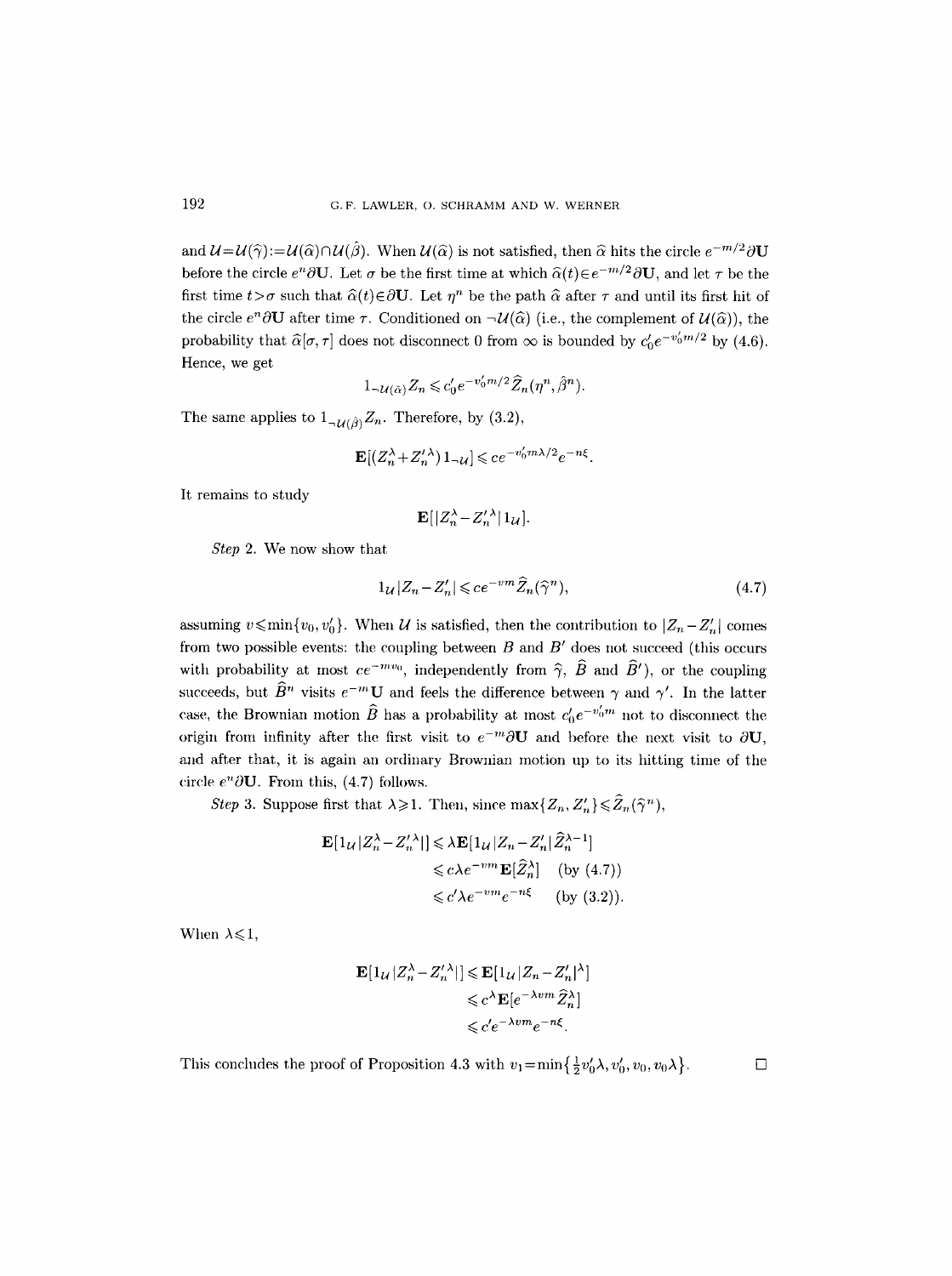#### **4.3. Proof of Proposition 2.1 (i)**

Fix  $\lambda > 0$ . Define for all integers  $k \ge 0$ , and all  $f \in \mathcal{A}, \gamma \in \Gamma$ ,

$$
U_k f(\gamma) = \mathbf{E} \left[ f(\bar{\gamma}) \frac{\psi^k}{k!} e^{-\lambda \psi} \right].
$$

Taking  $y = \lambda \psi$  in the inequality  $|y|^k / k! \leq e^{|y|}$  gives for all  $f \in \mathcal{A}$  and  $\gamma \in \Gamma$ ,

$$
|U_k f(\gamma)| \leqslant \mathbf{E}[f(\bar{\gamma}) \lambda^{-k}] \leqslant ||f|| \lambda^{-k}.
$$
\n(4.8)

Hence, by dominated convergence, for all  $z \in \mathbb{C}$  such that  $|z| < \lambda$ , for all  $f \in \mathcal{A}$  and  $\gamma \in \Gamma$ ,

$$
T_{\lambda-z}f(\gamma)=\sum_{k=0}^{\infty}z^kU_kf(\gamma).
$$

We will show that there are constants  $a, c, v > 0$  such that  $N_u(U_k) \leq c a^k$  for all  $u \in (0, v)$ and all  $k \in \mathbb{N}$ . From this, Proposition 2.1 (i) immediately follows.

To find an upper bound for  $N_u(U_k)$ , first note that  $||U_k|| \leq \lambda^{-k}$  by (4.8), and consequently, for all  $m < 24$ , for all  $(\gamma, \gamma') \in \mathcal{X}_m$ ,

$$
|U_k f(\gamma) - U_k f(\gamma')| \leq 2||f||\lambda^{-k}.
$$

Suppose that  $m \geq 24$  and  $(\gamma, \gamma') \in \mathcal{X}_m$ . As in Proposition 4.3, since  $\gamma$  and  $\gamma'$  have the same endpoints, we can choose  $\hat{\gamma}=\hat{\gamma}'$ . Define the event  $\mathcal{U}'$  that neither  $\hat{\alpha}$  nor  $\hat{\beta}$  hit the circle  $e^{-m/24}\partial\mathbf{U}$  before  $e\partial\mathbf{U}$ . Note that when  $\mathcal{U}'$  is satisfied and  $\bar{\gamma}\in\Gamma$ , then  $(\bar{\gamma},\bar{\gamma}')\in\mathcal{X}_m$ (this is where the assumption  $m\geq 24$  is needed), so that

$$
1_{\mathcal{U}'}|f(\bar{\gamma})-f(\bar{\gamma}')| \leq ||f||_u e^{-um}.
$$

An elementary computation shows that if  $k \in \mathbb{N}$  and  $x \in (0, 1)$ ,

$$
\frac{1}{k!} \left| \frac{d}{dx} (x^2 (\log x)^k) \right| \leqslant 3,\tag{4.9}
$$

so that

$$
\frac{1}{k!} \mathbf{E}\left[ \left| \left( \frac{1}{2} \lambda \psi \right)^k e^{-\lambda \psi} - \left( \frac{1}{2} \lambda \psi' \right)^k e^{-\lambda \psi'} \right| \right] \leqslant 3 \mathbf{E} \left[ \left| e^{-\lambda \psi/2} - e^{-\lambda \psi'/2} \right| \right].
$$

Hence, for all  $f \in \mathcal{A}_u$  and for all  $(\gamma, \gamma') \in \mathcal{X}_m$  (with  $m \geq 24$ ),

$$
\begin{split} |U_{k}f(\gamma)-U_{k}f(\gamma')| \\ & \leqslant \mathbf{E}\bigg[(1_{\mathcal{U}'}+1_{-\mathcal{U}'})|f(\bar{\gamma})-f(\bar{\gamma}')|\frac{\psi'^{\,k}e^{-\lambda\psi'}}{k!}\bigg] + \|f\|\frac{1}{k!}\mathbf{E}[|\psi^k e^{-\lambda\psi}-\psi'^{\,k}e^{-\lambda\psi'}|] \\ & \leqslant \|f\|_{u}e^{-um}\lambda^{-k}+2\|f\|\lambda^{-k}\mathbf{E}[1_{-\mathcal{U}'}1_{\bar{\gamma}'\in\Gamma}]+\|f\|\cdot3(2/\lambda)^{k}\mathbf{E}[|e^{-\lambda\psi/2}-e^{-\lambda\psi'/2}|] \\ & \leqslant c\|f\|_{u}(2/\lambda)^{k}e^{-um} \end{split}
$$

for all  $u \leqslant \min\{v_1(\frac{1}{2}\lambda), \frac{1}{24}v_0'\}$ , by Proposition 4.3 and (4.6).

Finally, combining the above estimates shows that for all u smaller than both  $v_1(\frac{1}{2}\lambda)$ and  $\frac{1}{24}v'_0$ , there exists  $c>0$  such that for all  $k\geqslant 0$ ,  $N_u(U_k)\leqslant c(2/\lambda)^k$ . This completes the proof of Proposition 2.1 (i).  $\Box$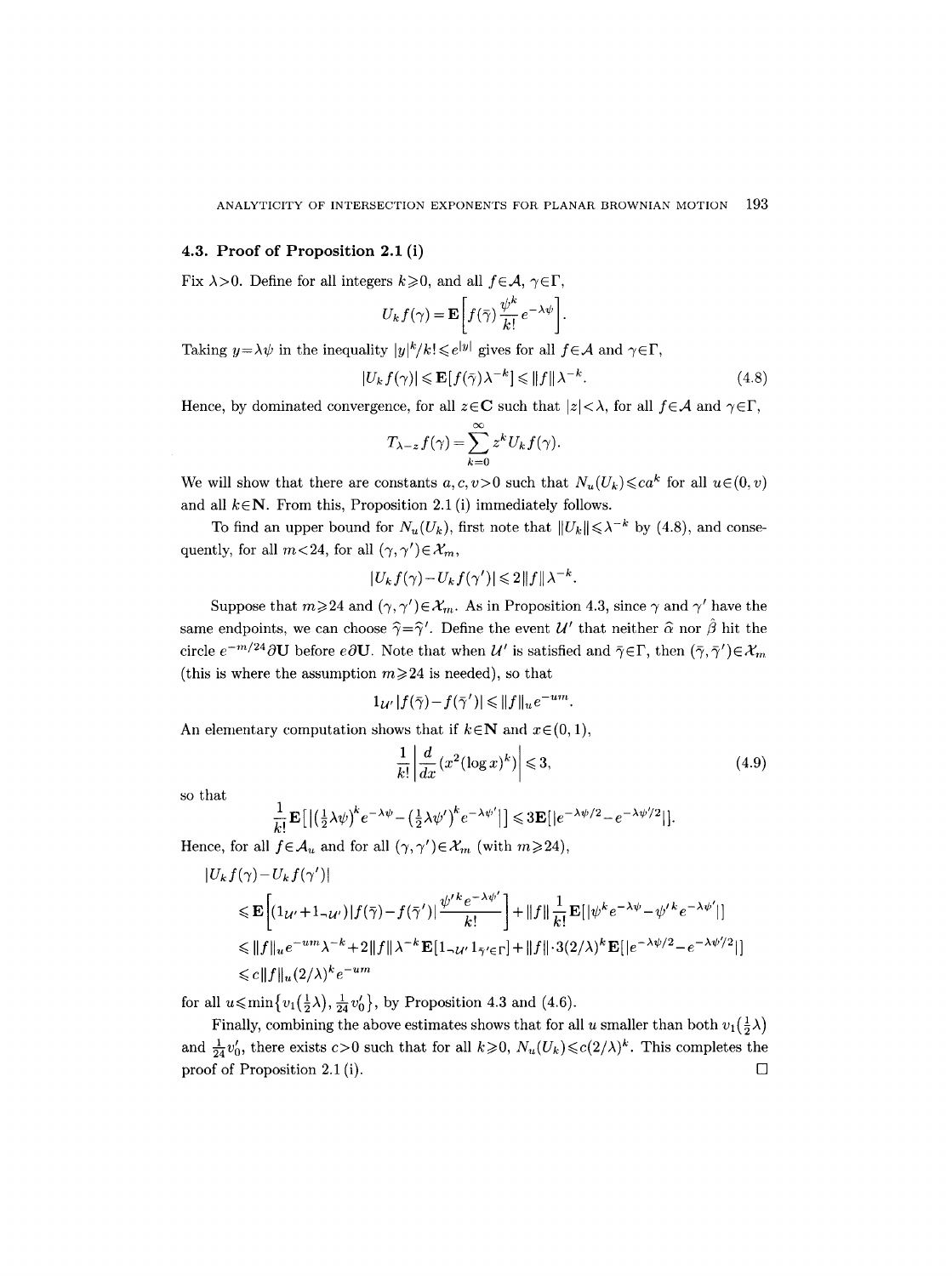## **5. Spectral gap**

We now study the spectrum of  $T_{\lambda}$  for fixed  $\lambda > 0$ . The proof of the existence of a spectral gap will be based on a coupling argument.

## **5.1. Coupling the weighted paths**

Let  $\rho > 0$ . For  $\hat{\gamma}^{\varrho}$ -measurable events A define the weighted probability measures

$$
\widetilde{\mathbf{P}}_{\gamma}^{\varrho}[\mathcal{A}] := \frac{\mathbf{E}[1_{\mathcal{A}} Z_{\varrho}^{\lambda}]}{\mathbf{E}[Z_{\varrho}^{\lambda}]}.
$$
\n(5.1)

For  $0 < k \le n$ , let  $\delta(n, k, \gamma)$  denote a random variable with the same law that  $\overline{\gamma}^k$  has under  $\widetilde{\mathbf{P}}_{\gamma}^{n}$ . It is easy to verify that

$$
\delta(n-j,k,\delta(n,j,\gamma)) \text{ has the same law as } \delta(n,k+j,\gamma), \tag{5.2}
$$

when  $j+k \leq n$ .

The following coupling result will be crucial in our proof:

PROPOSITION 5.1. *There exist constants*  $v_2$ ,  $c>0$  *such that for all n* $\geq 1$ , *for all*  $\gamma, \gamma' \in \Gamma$ , one can define  $\delta = \delta(n,n,\gamma)$  and  $\delta' = \delta(n,n,\gamma')$  on the same probability space  $(\Omega, \mathcal{F}, \mu)$  *such that* 

$$
\mu[(\delta,\delta') \notin \mathcal{X}_{n/3}] \leqslant ce^{-\nu_2 n}.
$$

This subsection will be devoted to the proof of this proposition. The rough strategy of the proof is as follows. The first step is to get both paths to be in  $\Gamma^+$  (recall the definition of  $\Gamma^+$  from §3.2). The second step is to make the two paths match up and walk together a little while. The third step is to show that if the two paths have walked together for some time, then it is unlikely that they will decouple. If any of these steps fails, the coupling process returns to the beginning. (For technical reasons, the order in which we address these steps is different from the logical order indicated above.)

Suppose that  $u>0$  is fixed (and small enough), and choose C such that for all  $\gamma \in \Gamma^+$ ,  $R_1(\gamma) \geqslant C$ . Define for all  $k \geqslant 1$ ,

$$
\mathcal{K}_k = \{ (\gamma, \gamma') \in \Gamma^2 : R_1(\gamma) \geq C e^{-ku}, R_1(\gamma') \geq C e^{-ku} \text{ and } (\gamma, \gamma') \in \mathcal{X}_k \}.
$$

LEMMA 5.2. *There exist c, w*>0 *such that for all n* $\geq$ 1*, for all k* $\geq$ 24*, and for all*  $(\gamma, \gamma') \in \mathcal{K}_k$ , one can define  $\delta = \delta(n, 1, \gamma)$  and  $\delta' = \delta(n, 1, \gamma')$  on the same probability space  $(\Omega, \mathcal{F}, \mu)$  such that

$$
\mu[(\delta, \delta') \in \mathcal{K}_{k+1}] \geq 1 - ce^{-wk}.
$$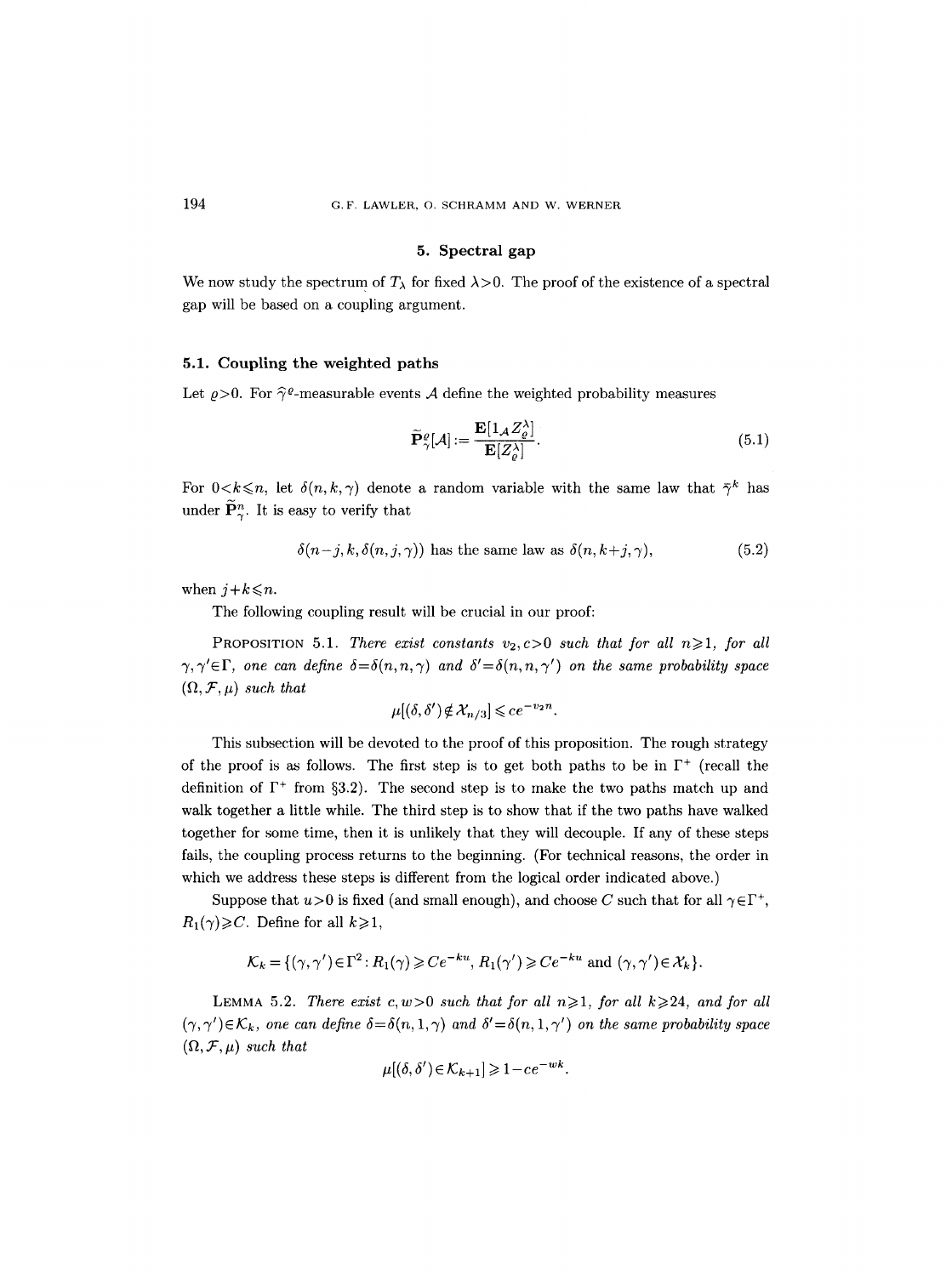*Proof of Lemma* 5.2. In this proof, we will use (4.3). Suppose that  $(\gamma, \gamma') \in \mathcal{K}_k$  with  $k \geq 24$ . The law of  $\delta$  has Radon-Nikodym derivative

$$
q := \frac{e^{\xi - \lambda \psi_1} R_{n-1}(\bar{\gamma})}{R_n(\gamma)}
$$

with respect to the law of  $\bar{\gamma}$ , and similarly for  $\delta'$ :

$$
q':=\frac{e^{\xi-\lambda\psi_1'}R_{n-1}(\bar\gamma')}{R_n(\gamma')}
$$

Since  $\hat{\gamma}^1$  has the same law as  $\hat{\gamma}'^1$ , we may take them to be the same. Our first goal is to estimate  $\mathbf{E}[|q-q'|]$ .

Recall that  $R_{n-1}(\bar{\gamma}') \leq c_1$  by (3.2), and that  $R_n(\gamma') \geqslant (C/c_0)e^{-uk}$  by (3.6) and the fact that  $(\gamma, \gamma') \in \mathcal{K}_k$ . Hence, by Proposition 4.3,

$$
\mathbf{E}\bigg[\frac{R_{n-1}(\bar \gamma')}{R_n(\gamma')}\big|e^{-\lambda\psi}-e^{-\lambda\psi'}\big|\bigg]\leqslant ce^{uk}e^{-v_1k}\leqslant ce^{-uk}
$$

when  $u \le \frac{1}{2}v_1$ . On the other hand, using Proposition 4.3 again, it follows that

$$
\mathbf{E}\left[\mathbf{1}_{(\bar{\gamma},\bar{\gamma}')\in\mathcal{X}_k}\frac{|R_{n-1}(\bar{\gamma}')-R_{n-1}(\bar{\gamma})|}{R_n(\gamma')}e^{-\lambda\psi}\right] \leqslant ce^{uk}\mathbf{E}\left[\mathbf{1}_{(\bar{\gamma},\bar{\gamma}')\in\mathcal{X}_k}|R_{n-1}(\bar{\gamma})-R_{n-1}(\bar{\gamma}')|\right]
$$
  

$$
\leqslant c'e^{uk}e^{-v_1k} \leqslant c'e^{-uk}
$$

when  $u \le \frac{1}{2}v_1$ . Since  $k \ge 24$  and  $(\gamma, \gamma') \in \mathcal{X}_k$ , if  $(\overline{\gamma}, \overline{\gamma}') \in \Gamma \times \Gamma \setminus \mathcal{X}_{k+1}$ , then  $\widehat{\gamma}^1$  has a downcrossing from 1 to  $e^{-k/24}$ . This shows readily that

$$
\mathbf{E}\left[\mathbf{1}_{(\bar{\gamma},\bar{\gamma}')\notin\mathcal{X}_k}\frac{R_{n-1}(\bar{\gamma}')+R_{n-1}(\bar{\gamma})}{R_n(\gamma')}\right] \leqslant ce^{uk}e^{-kv_0'/24} \leqslant ce^{-ku}
$$

for all  $u < \frac{1}{48}v'_0$ . Finally,

$$
\mathbf{E}[R_{n-1}(\bar{\gamma})|R_n(\gamma)^{-1} - R_n(\gamma')^{-1}|e^{-\lambda\psi}] \leqslant ce^{2uk}|R_n(\gamma) - R_n(\gamma')| \leqslant c'e^{2uk}e^{-kv_1} \leqslant c'e^{-uk}
$$

for all  $u \leq \frac{1}{3}v_1$ .

Putting all the pieces together, we see that if we take  $u < \min(\frac{1}{48}v'_0, \frac{1}{3}v_1)$ , then  $\mathbf{E}[\vert q-q'\vert] \leqslant ce^{-uk}$ , and hence there is a coupling of  $\delta$  and  $\delta'$  with  $\mu[\delta_{k+1} = \delta'_{k+1}] \geqslant 1 - ce^{-uk}$ .

We now check that  $\mu[R_1(\delta) \leq Ce^{-u(k+1)}] = \widetilde{\mathbf{P}}_{\gamma}^n[R_1(\overline{\gamma}) \leq Ce^{-u(k+1)}]$  is also exponentially small in k. Recall that  $R_{n-1}(\bar{\gamma}) \leq c_0 R_1(\bar{\gamma})$ , by (3.6), so that

$$
\widetilde{\mathbf{P}}_{\gamma}^{n}[R_{1}(\bar{\gamma}) < Ce^{-u(k+1)}] = \mathbf{E} \left[ 1_{R_{1}(\bar{\gamma}) \le C e^{-u(k+1)}} \frac{e^{\xi - \lambda \psi} R_{n-1}(\bar{\gamma})}{R_{n}(\gamma)} \right]
$$
\n
$$
\le \mathbf{E} \left[ \frac{e^{\xi - \lambda \psi}}{R_{n}(\gamma)} c_{0} Ce^{-u(k+1)} \right]
$$
\n
$$
= c_{0} Ce^{-u(k+1)} \frac{R_{1}(\gamma)}{R_{n}(\gamma)} \le c_{0}^{2} Ce^{-uk},
$$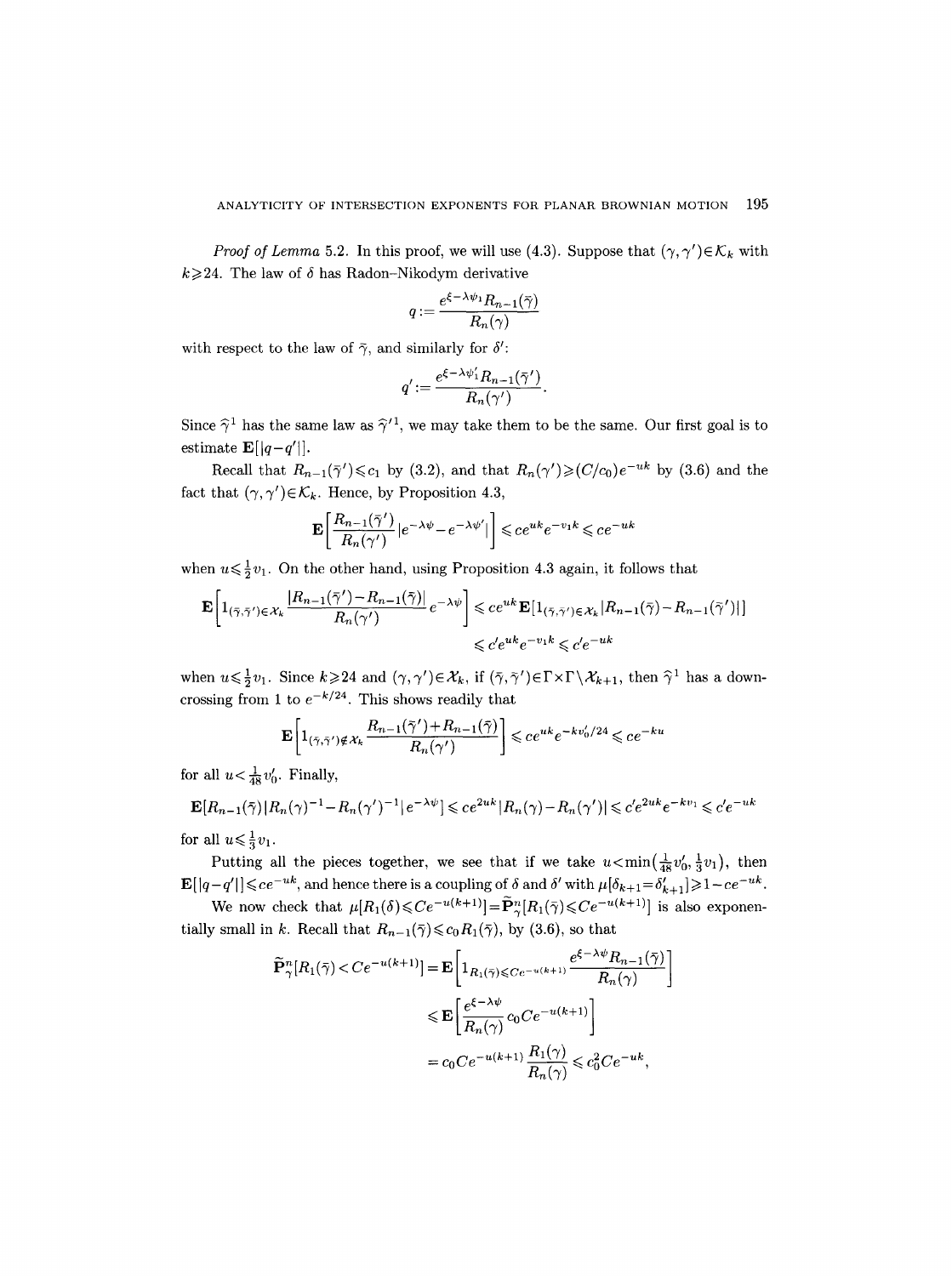and a similar inequality holds for  $\gamma'$ .

Finally, it remains to bound the probability  $\mu[\delta \notin \mathcal{Y}_{k+1}]$ . Since  $\gamma \in \mathcal{Y}_k$  and  $k \geq 24$ , if  $\delta \notin \mathcal{Y}_{k+1}$  then  $\hat{\gamma}^1$  has a downcrossing from 1 to  $e^{-k/24}$ . Hence,

$$
\mu[\delta \notin \mathcal{Y}_{k+1}] = \mathbf{E} \left[ 1_{\bar{\gamma} \notin \mathcal{Y}_{k+1}} e^{\xi - \lambda \psi} \frac{R_{n-1}(\bar{\gamma})}{R_n(\gamma)} \right]
$$
  

$$
\leq 2c'_0 e^{-v'_0 k/24} (c_0 c_1/C) e^{uk} e^{\xi}
$$
  

$$
\leq c e^{-uk}
$$

when  $u < \frac{1}{48}v_0'$ . This completes the proof of the lemma.

We now choose  $p\geqslant 25$  so that (for the constants defined in Lemma 5.2)  $ce^{-w(p-1)} < \frac{1}{2}$ . This is to make sure that the coupling in Lemma 5.2 occurs with positive probability for all  $k \geqslant p-1$ .

LEMMA 5.3. *There exists a constant*  $c = c(p) > 0$  *such that for all*  $\gamma, \gamma' \in \Gamma^+$ , *and for all*  $n \geq p$ , one can define  $\delta = \delta(n, p, \gamma)$  and  $\delta' = \delta(n, p, \gamma')$  on the same probability space  $(\Omega, \mathcal{F}, \mu)$ *, such that* 

$$
\mu[(\delta, \delta') \in \mathcal{K}_{p-1}] \geqslant c.
$$

*Proof.* Take  $\gamma$ ,  $\gamma' \in \Gamma^+$ . Define the Brownian motions  $\hat{\alpha}$  and  $\hat{\alpha}'$  on the same probability space by mirror coupling. That is, we take  $|\hat{\alpha}(t)|= |\hat{\alpha}'(t)|$  and keep arg  $\hat{\alpha}(t) + \arg \hat{\alpha}'(t)$ constant up to the first time t at which  $\hat{\alpha}(t)=\hat{\alpha}'(t)$ . After they have met, they stay together. Couple  $\hat{\beta}$  and  $\hat{\beta}'$  in the same way.

It is easy to see that there is a  $c=c(p)>0$ , which does not depend on  $\gamma$  or  $\gamma'$ , such that with probability at least  $c$ ,

- (1)  $\hat{\gamma}$  and  $\hat{\gamma}'$  coalesce before they reach  $e\partial\mathbf{U}$ ,
- (2)  $\bar{\gamma}^p, \bar{\gamma}'^p \in \Gamma^+,$
- (3)  $(\bar{\gamma}^p, \bar{\gamma}'^p) \in \mathcal{X}_{p-1}$ , and
- (4)  $\hat{\gamma}^p \cup \hat{\gamma}'^p \subset \{re^{i\theta}: r > e^{-1/8}, \theta \in (\frac{1}{4}\pi, \frac{7}{4}\pi)\}.$

Let  $\mathcal G$  denote this event. The law of  $\delta$  has Radon-Nikodym derivative

$$
q:=\frac{e^{p\xi-\lambda\psi_p}R_{n-p}(\bar\gamma^p)}{R_n(\gamma)}
$$

with respect to the law of  $\bar{\gamma}$ , and similarly for  $\delta'$ :

$$
q':=\frac{e^{p\xi-\lambda\psi_p'}R_{n-p}(\bar\gamma'^{\,p})}{R_n(\gamma')}
$$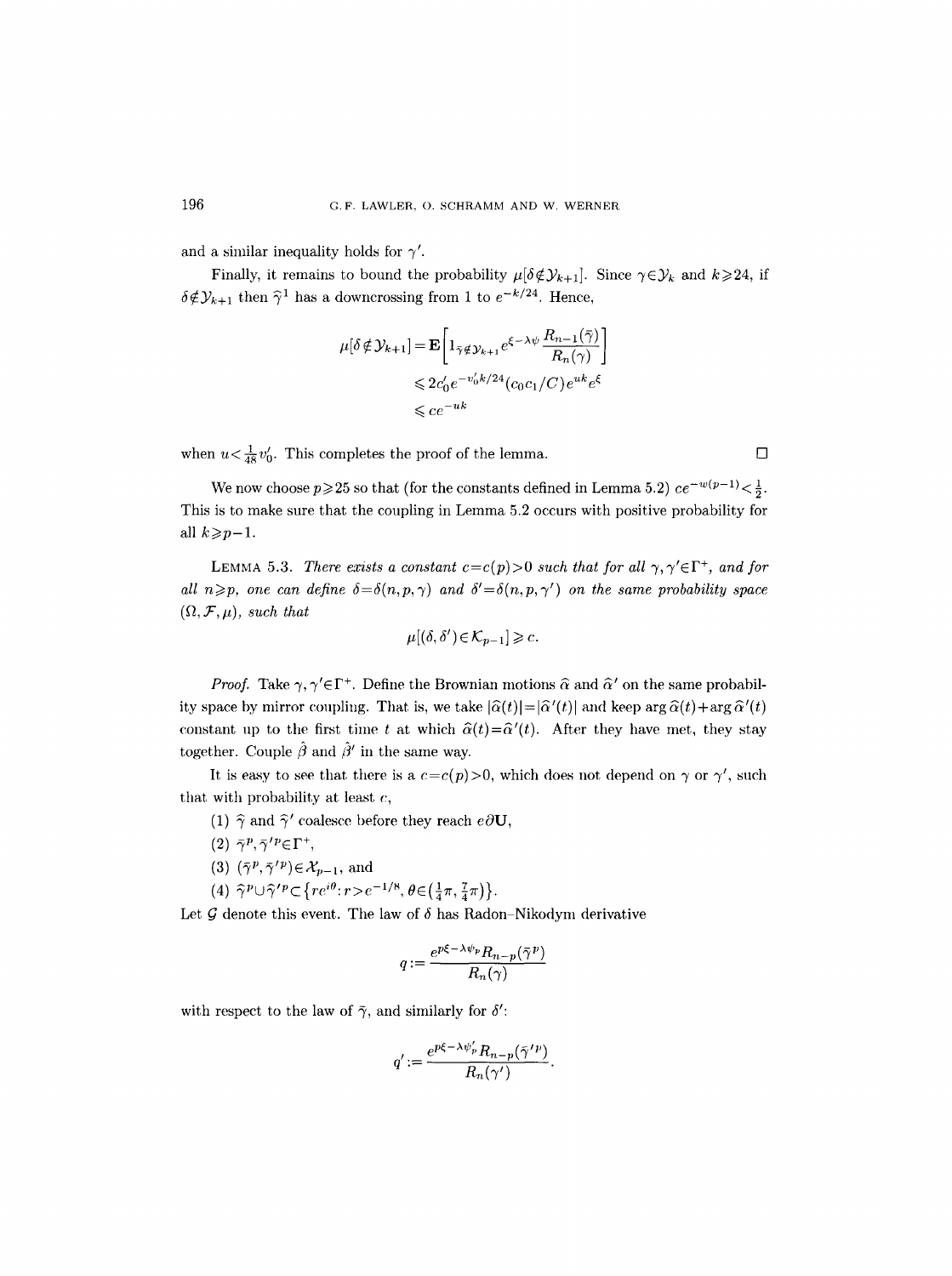Since  $P[G]$  is bounded from below, to prove that there is a constant  $c > 0$  such that for all  $n \geq p$  and all  $\gamma, \overline{\gamma} \in \Gamma^+$  there is a coupling  $\mu$  with

$$
\mu[\{\delta_{p-1} = \delta'_{p-1}\} \cap \{\delta, \delta' \in \Gamma^+\}] \geq c,
$$

it suffices to show that q and  $q'$  are bounded away from 0 on  $\mathcal G$ . This does hold, since  $R_n$  is bounded and bounded from 0 on  $\Gamma^+$ , and one can verify directly that  $\psi_p$  and  $\psi'_p$ are bounded on G. Because  $R_1 \geqslant C$  on  $\Gamma^+$ , such  $(\delta, \delta')$  are in  $\mathcal{K}_{p-1}$ , and hence the proof is now complete.  $\Box$ 

*Proof of Proposition* 5.1. Set  $p^* = p+1$ . Suppose first that  $n=mp^*$ , where  $m \in \mathbb{N}$ . Let  $\gamma, \gamma' \in \Gamma$ . The coupling  $\mu$  is defined in the following way. Inductively, we construct a sequence  $(\delta(j), \delta'(j)), j=0,1, \ldots, m$ , such that  $\delta(0) := \gamma$ ,  $\delta'(0) := \gamma'$ ,  $\delta(j+1)$  has the law of  $\delta(n-jp^*,p^*,\delta(j))$ , and  $\delta'(j+1)$  has the law of  $\delta(n-jp^*,p^*,\delta'(j))$ . Then, we set  $(\delta, \delta') := (\delta(m), \delta'(m))$ . Repeated use of (5.2) shows that  $\delta$  and  $\delta'$  have the desired laws. Let

$$
K_j := \max\{k \geq 1 : (\delta(j), \delta'(j)) \in \mathcal{K}_k\},\
$$

and let  $K_i:=0$  if the set on the right-hand side is empty.

It follows easily from Lemma 5.2 iterated  $p^*$  times that it is possible to construct  $(\delta(j+1), \delta'(j+1))$  in such a way that

$$
\mathbf{P}[K_{j+1} \geq K_j + p^* | \delta(j), \delta'(j)] \geq (1 - c e^{-wK_j})^{p^*} 1_{K_j \geq p-1}.
$$

For the case where  $K_i < p-1$ , the construction of  $(\delta(j+1), \delta'(j+1))$  proceeds as follows. Note that the strong Markov property, the Separation Lemma  $(3.3)$ , and  $(3.5)$  imply that

$$
\inf_{\varrho\geqslant 1}\inf_{\gamma\in\Gamma}\widetilde{\mathbf{P}}_{\gamma}^{\varrho}[\bar{\gamma}\!\in\!\Gamma^+]>0.
$$

Therefore, Lemma 5.3 shows that it is possible to construct  $(\delta(j+1), \delta'(j+1))$  in such a way that

$$
\inf_{n,j,\gamma,\gamma'} \inf \mathbf{P}[K_{j+1} \ge p-1 \,|\, \delta(j),\delta'(j)] > 0.
$$

By comparison with a Markov chain on the integers (see, e.g., Proposition 2 (iii) in [2]), this implies readily that

$$
\mathbf{P}[K_m \ge \frac{1}{2}p^*m] \ge 1 - c'e^{-mw'}
$$

for some constants  $c', w' > 0$ . This proves the proposition when  $n/p^* \in \mathbb{N}$ . The general case follows easily. For instance, if  $n = mp^* + m'$  with  $m' \in [0, ..., p^*)$ , we can apply the result for  $n'=mp^*$  to  $\delta = \delta(n, m', \gamma)$  and to  $\delta' = \delta(n, m', \gamma')$ , and note that  $\delta(n', n', \delta) = \delta(n, n, \gamma)$  and  $\delta(n', n', \delta') = \delta(n, n, \gamma')$ . The small values of n can be handled by modifying the constant c in the statement of the lemma.  $\square$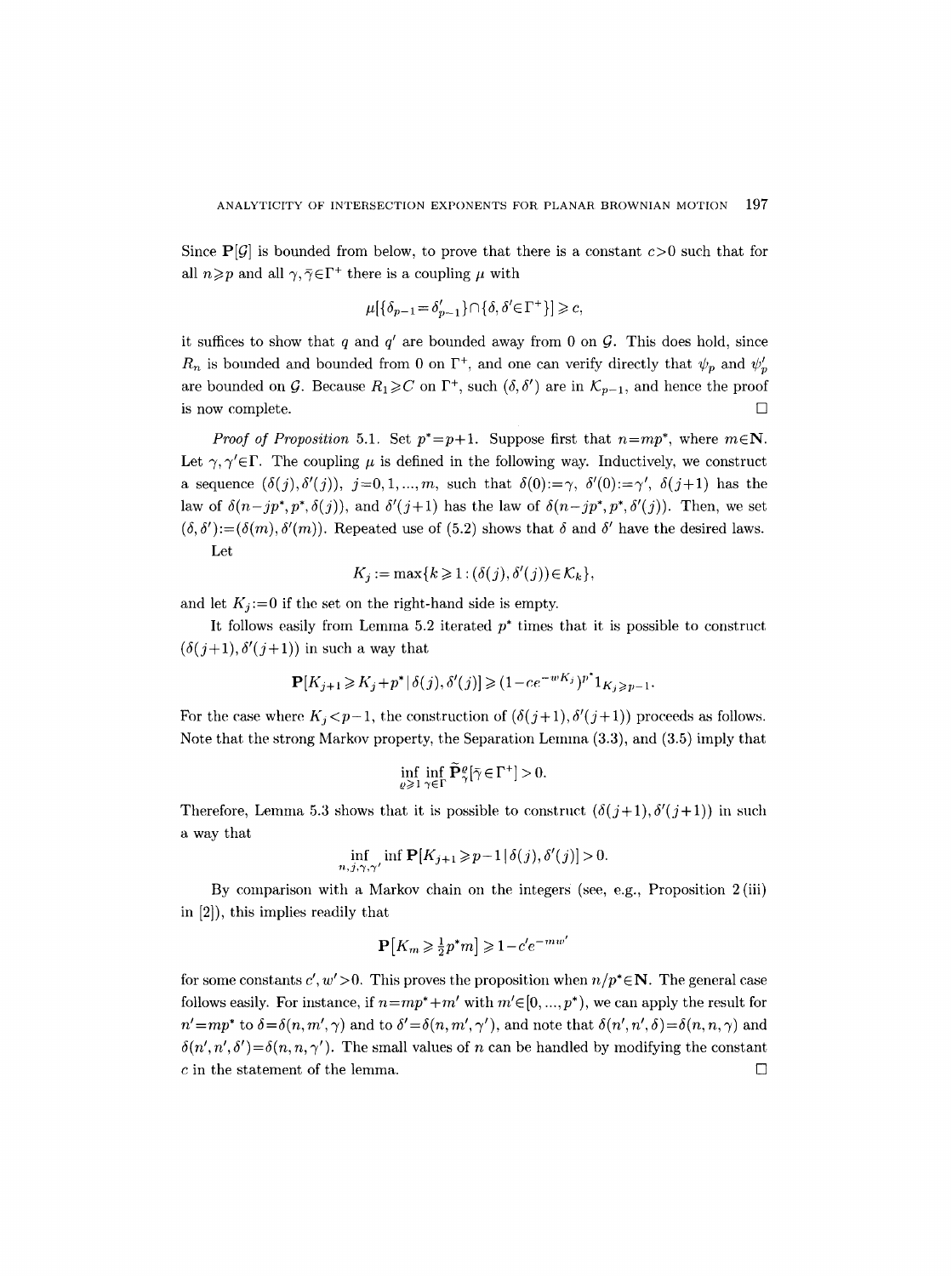## **5.2. Proof of Proposition 2.1 (ii)**

We now conclude the proof of Proposition 2.1 (ii) and thereby the proof of Theorem 1.1.

*Step 1.* Let  $k>0$ . Suppose that  $\gamma \in \Gamma$  is fixed, and let  $\gamma' := \delta(n+k,k,\gamma)$ . Set  $\delta :=$  $\delta(n, n, \gamma')$  and  $\delta' := \delta(n, n, \gamma)$ . Then  $\delta$  has the law of  $\delta(n+k, n+k, \gamma)$ . By Proposition 5.1,  $\delta$  and  $\delta'$  may be defined on the same probability space  $(\Omega, \mathcal{F}, \mu)$  so that

$$
\mu[(\delta, \delta') \notin \mathcal{X}_{n/3}] \leqslant ce^{-nv_2}.
$$

Hence, for all  $f \in \mathcal{A}_u$ ,

$$
\left|\frac{T^{n}f(\gamma)}{T^{n}1(\gamma)}-\frac{T^{n+k}f(\gamma)}{T^{n+k}1(\gamma)}\right|\leqslant\int\left|f(\delta)-f(\delta')\right|d\mu\leqslant\|f\|_{u}(2ce^{-nv_{2}}+e^{-nu/3}).\tag{5.3}
$$

It follows that for all  $f \in \mathcal{A}_u$ ,  $T^n f(\gamma)/T^n 1(\gamma)$  converges when  $n \to \infty$  to some limit  $h(f, \gamma)$ . The same kind of argument gives for all  $\gamma, \gamma' \in \Gamma$ ,

$$
\left|\frac{T^n f(\gamma)}{T^n 1(\gamma)} - \frac{T^n f(\gamma')}{T^n 1(\gamma')}\right| \leq ||f||_u (2ce^{-nv_2} + e^{-nu/3}),
$$

and therefore the limit  $h(f, \gamma) = h(f)$  is in fact independent of  $\gamma$ . Clearly,  $h: \mathcal{A} \to \mathbf{C}$  is linear and  $|h(f)| \le ||f||$  for all  $f \in A$ , so that h is a bounded linear functional on  $A_u$ .

*Step 2.* We are going to find an upper bound for the operator norm  $N_u$  of the operator  $f \mapsto T^n f - h(f)T^n$ 1. Inequality (5.3) shows that for all  $f \in \mathcal{A}_u$  and  $\gamma \in \Gamma$ ,

$$
|T^n f(\gamma) - h(f) T^n 1(\gamma)| \leq ||f||_u (2ce^{-nv_2} + e^{-nu/3}) T^n 1(\gamma) \leq c' ||f||_u e^{-n(\xi + u/3)}
$$

for all sufficiently small  $u \leq 3v_2$ . Suppose now that  $(\gamma, \gamma') \in \mathcal{X}_m$  and that  $m \leq \frac{1}{6}n$ . Then, the previous estimate gives

$$
|T^nf(\gamma)-h(f)T^n(\gamma)-T^nf(\gamma')+h(f)T^n(\gamma')|\leqslant 2c'\|f\|_u e^{-n\xi}e^{-nu/6}e^{-mu}.
$$

Assume now that  $(\gamma, \gamma') \in \mathcal{X}_m$  and that  $m \geq \frac{1}{6}n$ . Defining  $\hat{\gamma} = \hat{\gamma}'$ , and using Proposition 4.3 and the fact that  $|h(f)| \leq ||f||$ , we get

$$
|T^{n} f(\gamma) - T^{n} f(\gamma')| + |h(f)| |T^{n} 1(\gamma) - T^{n} 1(\gamma')|
$$
  
\n
$$
\leq \mathbf{E}[|f(\bar{\gamma}^{n}) e^{-\lambda \psi_{n}} - f(\bar{\gamma}'^{n}) e^{-\lambda \psi'_{n}}|] + ||f|| \mathbf{E}[|e^{-\lambda \psi'_{n}} - e^{-\lambda \psi_{n}}|]
$$
  
\n
$$
\leq \mathbf{E}[|f(\bar{\gamma}^{n}) - f(\bar{\gamma}'^{n})|e^{-\lambda \psi_{n}}| + 2||f||\mathbf{E}[|e^{-\lambda \psi'_{n}} - e^{-\lambda \psi_{n}}|]
$$
  
\n
$$
\leq \mathbf{E}[1_{\mathcal{V}}|f(\bar{\gamma}^{n}) - f(\bar{\gamma}'^{n})|e^{-\lambda \psi_{n}}| + 2||f||\mathbf{E}[1_{-\mathcal{V}}e^{-\lambda \psi_{n}}| + 2||f||\mathbf{E}[|e^{-\lambda \psi'_{n}} - e^{-\lambda \psi_{n}}|],
$$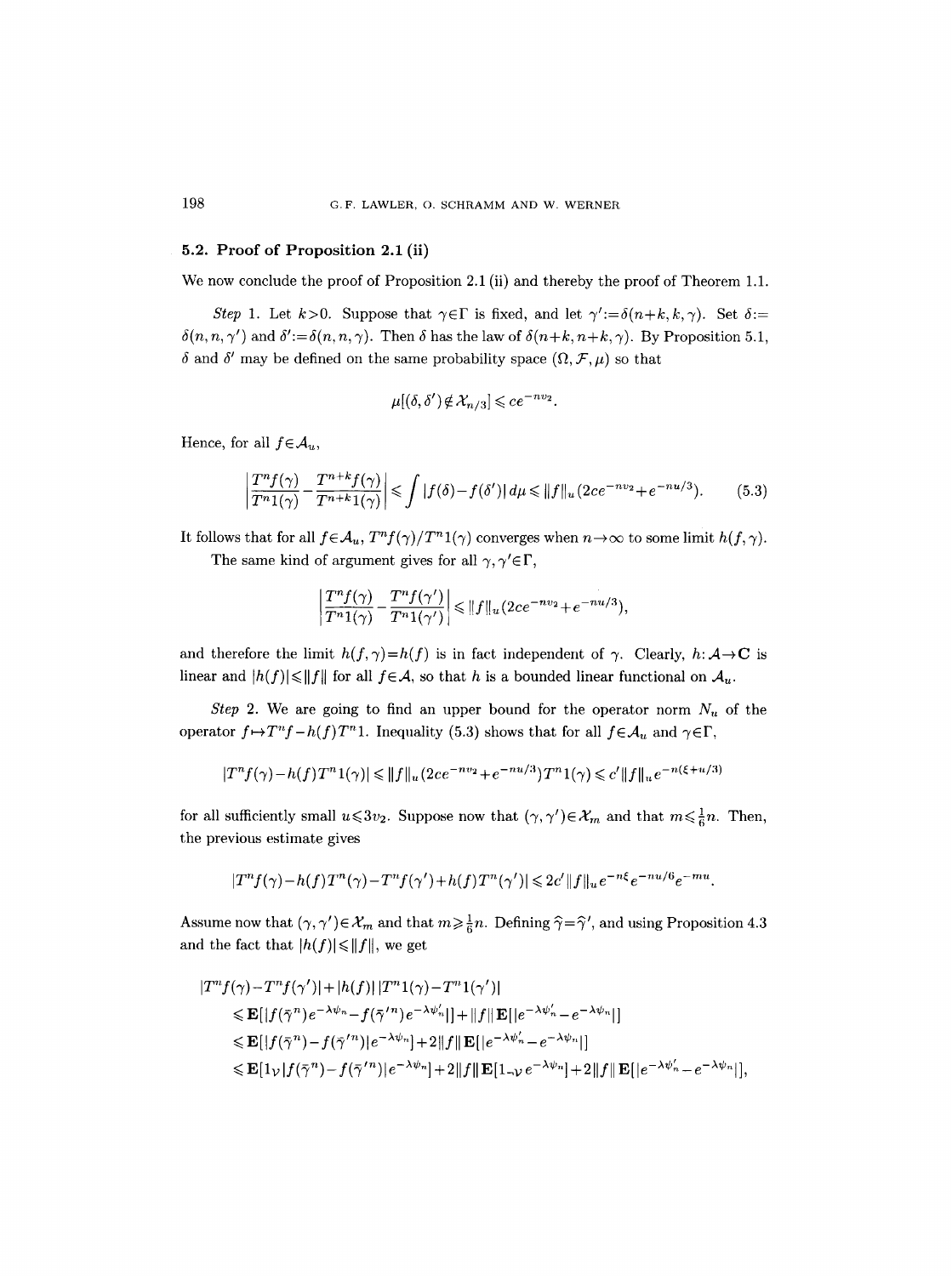where V is the event that  $(\bar{\gamma}^n, \bar{\gamma}'^n) \in \mathcal{X}_{n+m}$ . We are going to bound the three terms separately. For the first one, we have

$$
\mathbf{E}\big[\mathbf{1}_{\mathcal{V}}\,|\,f\big(\bar\gamma^{\,n}\big)-f\big(\bar\gamma^{\,\prime\,n}\big)|\,e^{\,-\,\lambda\psi_n} \big] \leqslant \|f\|_u\,e^{\,-\,(n+m)\,u}\,\mathbf{E}\big[e^{\,-\,\lambda\psi_n}\big] \leqslant c'\,\|f\|_u\,e^{\,-\,n\xi}\,e^{\,-\,mu}\,e^{\,-\,n\,u}\,.
$$

The last term is bounded by  $2c||f||e^{-n\xi}e^{-mv_1}$  (and therefore by  $2c||f||e^{-n\xi}e^{-mu}e^{-nu/6}$ for all  $u < \frac{1}{2}v_1$ ) by Proposition 4.3. For the second term, note that on  $\{\bar{\gamma}^n \in \Gamma\} \setminus \mathcal{V}$  there is a  $j \in \{0, 1, 2, ..., 23\}$  such that  $\overline{\gamma}^n$  has a downcrossing from  $e^{-jn/24}$  to  $e^{-(jn+m)/24}$ . By estimating the contribution of each of these 24 possible values of  $j$  separately, one easily gets, using the strong Markov property, (4.6) and (3.2), that

$$
\begin{aligned} \mathbf{E}[1_{\neg \mathcal{V}} e^{-\lambda \psi_n}] &\leqslant \sum_{j=0}^{23} \mathbf{E}[e^{-\lambda \psi_{jn/24}} 2c_0' e^{-v_0' m/24} c_1 e^{-(24-j)n\xi/24}] \\ &\leqslant c e^{-n\xi} e^{-v_0' m/24} \\ &\leqslant c e^{-n\xi} e^{-um} e^{-un/6} \end{aligned}
$$

for all  $u < \frac{1}{48}v_0'$ . Combining these three estimates shows that for all sufficiently small u, there exists  $c=c(u, \lambda)$  such that for all  $n\geq 1$ ,

$$
N_u(T^n(\cdot) - h(\cdot)T^n)\leqslant ce^{-n\xi}e^{-nu/6}.\tag{5.4}
$$

*Step 3.* Note that  $T^{n+1}1(\gamma)/T^n1(\gamma) \rightarrow h(T1)$  and  $T^{n+j}1(\gamma)/T^n1(\gamma) \rightarrow h(T^j1)$  as  $n \to \infty$ . Since  $T^n 1(\gamma) \approx e^{-n\xi}$  for  $\gamma \in \Gamma^+$ , we get  $h(T1)=e^{-\xi}$  and  $h(T^{j_1})=e^{-j\xi}$ . Recall also that  $||T^j1||_u \leqslant ce^{-j\xi}$  by Proposition 4.3. Hence, (5.4) for  $f=T^j1$  shows that

$$
||T^{n+j}1 - e^{-j\xi}T^n1||_u \leqslant ce^{-n\xi}e^{-j\xi}e^{-nu/6}.
$$

Hence,  $R_n = e^{n\xi} T^n 1$  converges in  $\mathcal{A}_u$  to some limit R, and

$$
||R_n - R||_u = ||e^{n\xi}T^n 1 - R||_u \leqslant ce^{-nu/6}.
$$
\n(5.5)

Since T is continuous we have  $TR=\lim_{n\to\infty} TR_n=\lim_{n\to\infty}e^{-\xi}R_{n+1}=e^{-\xi}R$ . Since h is continuous,  $h(R) = \lim_{n \to \infty} h(R_n) = 1$ . In particular, this shows that  $h(\cdot)R$  is a continuous projection on the vector space spanned by R.

If  $h(f)=0$ , then  $T^{n}f/T^{n}1\rightarrow 0$  on  $\Gamma$  and therefore  $T^{n+1}f/T^{n}1\rightarrow 0$ , which implies  $h(Tf)=0$ . That is,  $T\ker(h)\subset \ker(h)$ . In particular, the *n*th iterate of the operator  $T(\cdot)-e^{-\xi}h(\cdot)R$  is equal to  $T^n(\cdot)-e^{-n\xi}h(\cdot)R$ . (5.4) and (5.5) show that

$$
N_u(e^{n\xi}T^n(\cdot) - h(\cdot)R) \leqslant c'e^{-nu/6},
$$

so that the operator norm of  $T(\cdot)-e^{-\xi}h(\cdot)R$  is bounded by  $e^{-\xi-u/6}$ . This implies Proposition 2.1 (ii).  $\Box$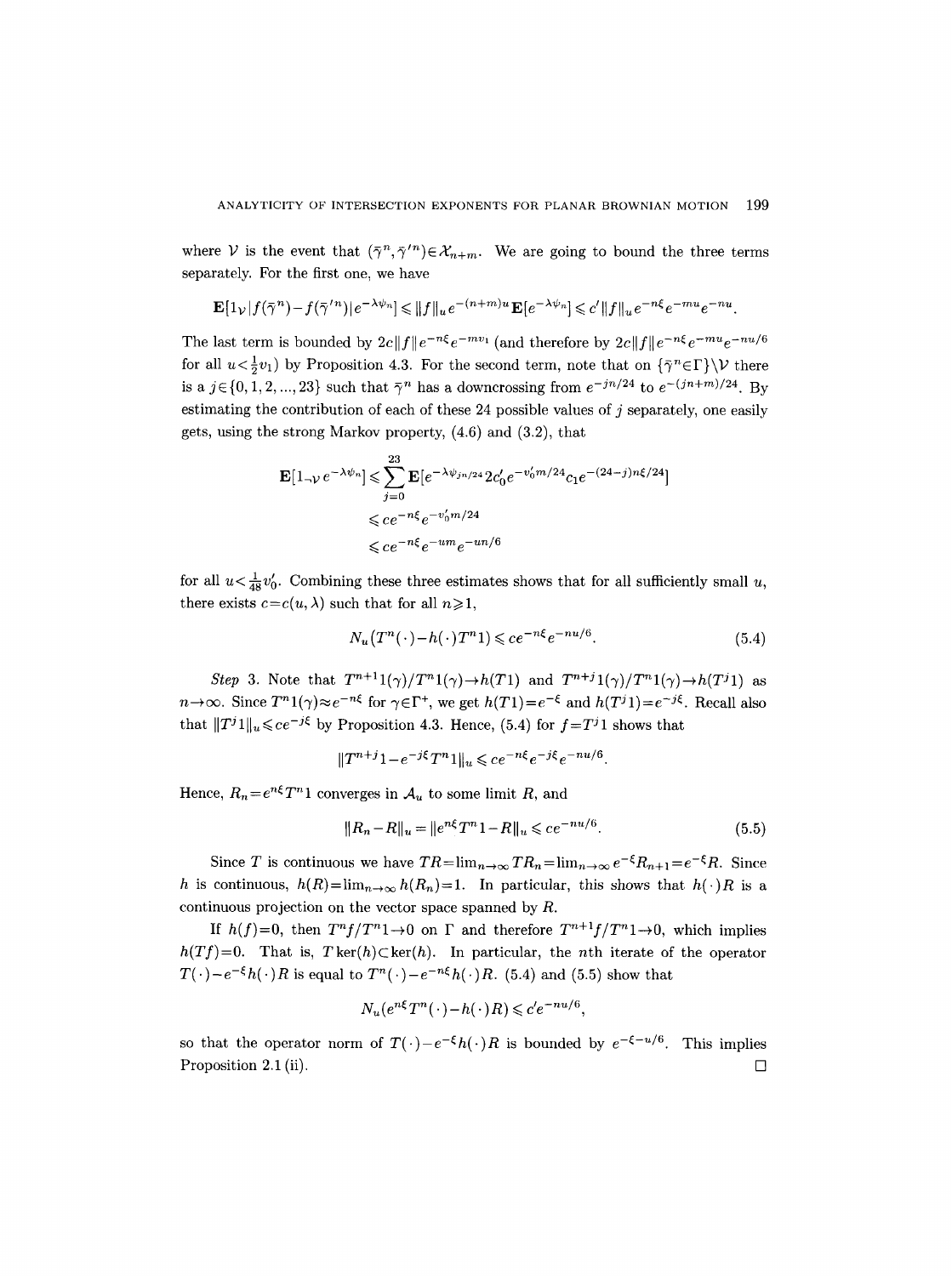#### **References**

- [1] BISHOP, C. J., JONES, P. W., PEMANTLE, R. & PERES, Y., The dimension of the Brownian frontier is greater than 1. J. Funct. Anal., 143 (1997), 309-336.
- $[2]$  BRESSAUD, X., FERNÁNDEZ, R. & GALVES, A., Decay of correlations for non-Hölderian dynamics. A coupling approach. *Electron. J. Probab.,* 4:3 (1999), 1-19 (electronic).
- [3] BURDZY, K. & LAWLER, G.F., Nonintersection exponents for Brownian paths. Part II: Estimates and applications to a random fractal. *Ann. Probab.,* 18 (1990), 981-1009.
- [4] DUNFORD, N. & SCHWARTZ, J. T., *Linear Operators,* I: *General Theory.* Pure Appl. Math., 7. Interscience Publishers, New York-London, 1958.
- [5] DUPLANTIER, B., Random walks and quantum gravity in two dimensions. *Phys. Rev. Lett.,*  81 (1998), 5489-5492.
- [6] LAWLER, G.F., Nonintersecting planar Brownian motions. *Math. Phys. Electron. J.,* 1:4 (1995), 1-35 (electronic).
- [7] The dimension of the frontier of planar Brownian motion. *Electron. Comm. Probab.,* 1:5 (1996), 29-47 (electronic).
- [8] --- The frontier of a Brownian path is multifractal. Preprint, 1997.
- $[9]$   $-$  Strict concavity of the intersection exponent for Brownian motion in two and three dimensions. *Math. Phys. Electron.* J., 4:5 (1998), 1-67 (electronic).
- $[10]$   $\sim$  Geometric and fractal properties of Brownian motion and random walk paths in two and three dimensions, in *Random Walks* (Budapest, 1998), pp. 219 258. Bolyai Soc. Math. Stud., 9. János Bolyai Math. Soc., Budapest, 1999.
- [11] -- Strict concavity of the half plane intersection exponent for planar Brownian motion. *Electron. J. Probab.,* 5:8 (2000), 1-33 (electronic).
- $[12]$  LAWLER, G.F., SCHRAMM, O. & WERNER, W., Values of Brownian intersection exponents, I: Half-plane exponents. *Acta Math.,* 187 (2001), 237-273.
- [13] Values of Brownian intersection exponents, II: Plane exponents. *Acta Math.,* 187 (2001), 275 308.
- [14] Values of Brownian intersection exponents, III: Two-sided exponents. *Ann. Inst. H. Poincaré Probab. Statist., 38 (2002), 109-123.*
- [15] Sharp estimates for Brownian non-intersection probabilities, in *In and Out of Equilibrium* (Mambucaba, 2000), pp. 113-131. Progr. Probab., 51. Birkhäuser Boston, Boston, MA, 2002.
- [16] LAWLER, G. F. & WERNER, W., Intersection exponents for planar Brownian motion. *Ann. Probab.,* 27 (1999), 1601-1642.
- [17] Uniw~rsality for conformally invariant intersection exponents. *J. Eur. Math. Soc.*   $(JEMS)$ , 2 (2000), 291-328.
- [18] LINDVALL, T., *Lectures on the Coupling Method.* Wiley Ser. Probab. Math. Statist.: Probab. Math. Statist. Wiley, New York, 1992.
- [19] MANDELBROT, B. B., *The Fractal Geometry of Nature.* Freeman, San Francisco, CA, 1982.
- [20] RUELLE, D., *Thermodynamic Formalism. The Mathematical Structures of Classical Equilibrium Statistical Mechanics.* Encyclopedia Math. Appl., 5. Addison-Wesley, Reading, MA, 1978.
- [21] SCHRAMM, O., Scaling limits of loop-erased random walks and uniform spanning trees. *Israel J. Math.,* 118 (2000), 221-288.
- [22] WEANER, W., Bounds for disconnection exponents. *Electron. Comm. Probab.,* 1:4 (1996), 19-28 (electronic).